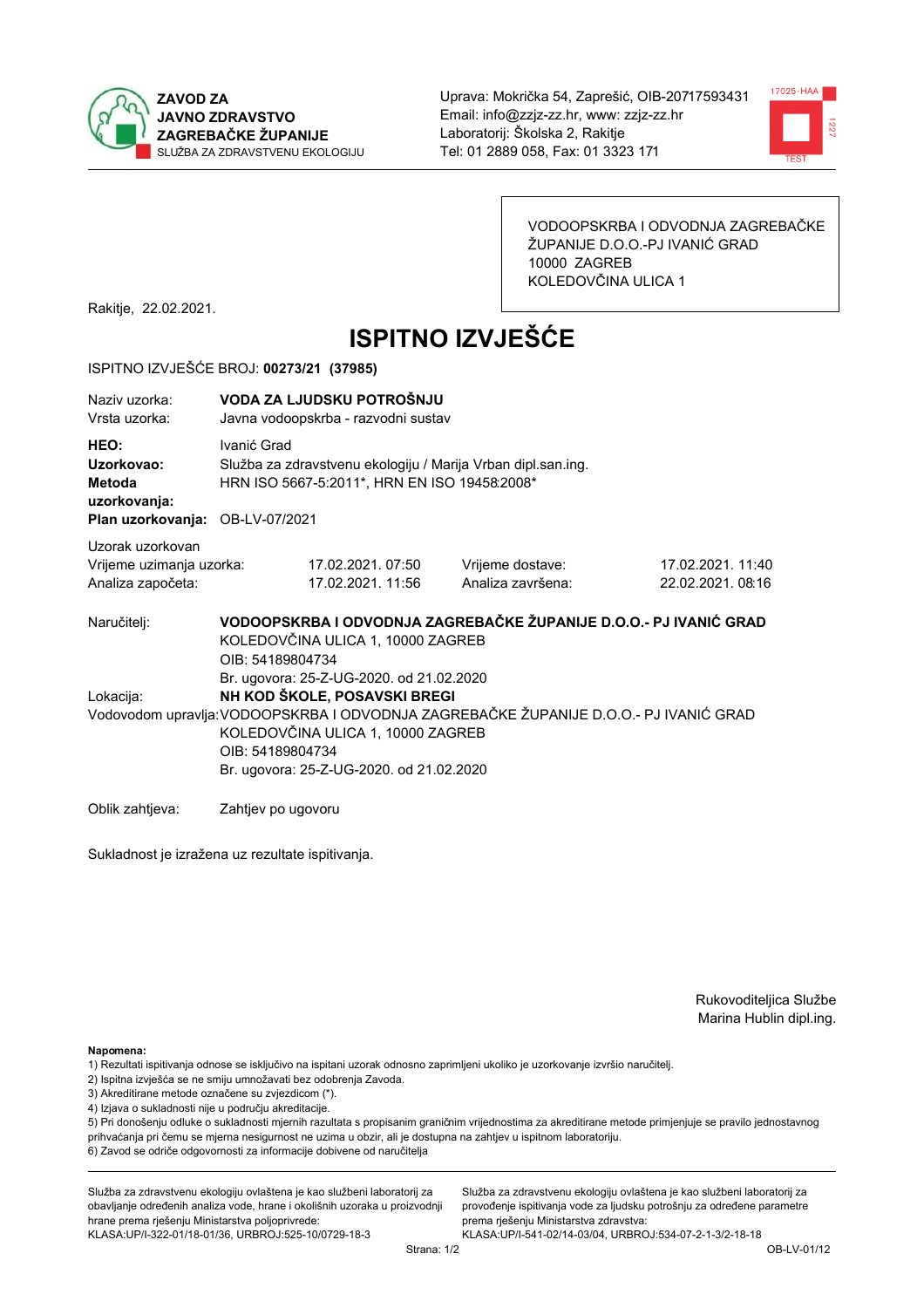### **REZULTATI ISPITIVANJA:**

| Pokazatelj                | <b>Metoda</b>                           | <b>MJ</b>                        | <b>Rezultatt</b> | MDK**       | <b>Sukladno</b> |
|---------------------------|-----------------------------------------|----------------------------------|------------------|-------------|-----------------|
| Temperatura               | Standard Methods 21st Ed.<br>2005.2550B | $^{\circ}$ C                     | 7,1              | 25          | DA              |
| Slobodni rezidualni klor  | HRN EN ISO 7393-2:2018*                 | mg/L $Cl2$                       | 0,12             | 0,5         | DA              |
| Boja                      | HRN EN ISO 7887:2012                    | mg/L Pt/Co skale                 | < 5              | 20          | DA              |
| Mutnoća                   | HRN EN ISO 7027-1:2016*                 | NTU jedinica                     | 0,55             | 4           | DA              |
| <b>Miris</b>              | HRN EN 1622:2008                        |                                  | bez              | bez         | DA              |
| Okus                      | HRN EN 1622:2008                        |                                  | bez              | bez         | DA              |
| pH                        | HRN EN ISO 10523:2012*                  | pH jedinica                      | 7,4              | $6,5 - 9,5$ | DA              |
| Temp.pri određivanju pH   |                                         | $\overline{c}$                   | 12,6             |             |                 |
| Elektrovodljivost         | HRN EN 27888:2008*                      | $\mu$ Scm <sup>-1</sup> pri 20°C | 412              | 2.500       | DA              |
| Utrošak KMnO <sub>4</sub> | HRN EN ISO 8467:2001                    | mg/L O <sub>2</sub>              | 0,9              | 5,0         | DA              |
| Kloridi                   | HRN EN ISO 10304-1:2009*                | mg/L CI                          | 10,8             | 250,0       | DA              |
| Nitriti                   | HRN EN ISO 10304-1:2009*                | mg/L $(NO2)$                     | < 0,050          | 0,50        | DA              |
| Nitrati                   | HRN EN ISO 10304-1:2009*                | mg/L (NO <sub>3</sub> )          | 5,8              | 50          | DA              |
| Amonij                    | HRN ISO 7150-1:1998*                    | $mg/L(NH_A^+)$                   | < 0,05           | 0,50        | DA              |

trezultat izražen kao manje od (<) odnosi se na granicu kvantifikacije

\*\*maksimalno dozvoljena koncentracija

#### Izjava o sukladnosti

Prema ispitanim parametrima uzorak vode JE SUKLADAN zahtjevima članka 5. Zakona o vodi za ljudsku potrošnju (NN 56/2013, 64/2015, 104/2017, 115/2018, 16/2020) i priloga I Pravilnika o parametrima sukladnosti, metodama analize, monitoringu i planovima sigurnosti vode za ljudsku potrošnju te načinu vođenja registra pravnih osoba koje obavljaju djelatnost javne vodoopskrbe (NN 125/2017, 39/2020).

> Voditeljica Odsjeka Nikolina Ciban dipl.ing.

# Odsiek za mikrobiološka ispitivanja voda

### **REZULTATI ISPITIVANJA:**

| Pokazatelj             | <b>Metoda</b>           | <b>MJ</b>   | <b>Rezultat</b> | MDK** | <b>Sukladno</b> |
|------------------------|-------------------------|-------------|-----------------|-------|-----------------|
| Ukupni koliformi       | HRN EN ISO 9308-1:2014* | broj/100 mL |                 | 0     | DA              |
| Escherichia coli       | HRN EN ISO 9308-1:2014* | broj/100 mL | < 1             | 0     | DA              |
| Enterokoki             | HRN EN ISO 7899-2:2000* | broj/100 mL | < 1             | 0     | DA              |
| Pseudomonas aeruginosa | HRN EN ISO 16266:2008*  | broj/100 mL | < 1             | 0     | DA              |
| Aerobne bakt -36°C/48h | HRN EN ISO 6222:2000*   | broj/1 mL   |                 | 100   | DA              |
| Aerobne bakt -22°C/72h | HRN EN ISO 6222:2000*   | broj/1 mL   | 12              | 100   | DA              |

\*\*maksimalno dozvoljena koncentracija

#### Izjava o sukladnosti

Prema ispitanim parametrima uzorak vode JE SUKLADAN zahtjevima članka 5. Zakona o vodi za ljudsku potrošnju (NN 56/2013, 64/2015, 104/2017, 115/2018, 16/2020) i priloga I Pravilnika o parametrima sukladnosti, metodama analize, monitoringu i planovima sigurnosti vode za ljudsku potrošnju te načinu vođenja registra pravnih osoba koje obavljaju djelatnost javne vodoopskrbe (NN 125/2017, 39/2020).

> Voditeljica Odsjeka Marina Hublin dipl.ing.

#### KRAJ ISPITNOG IZVJEŠĆA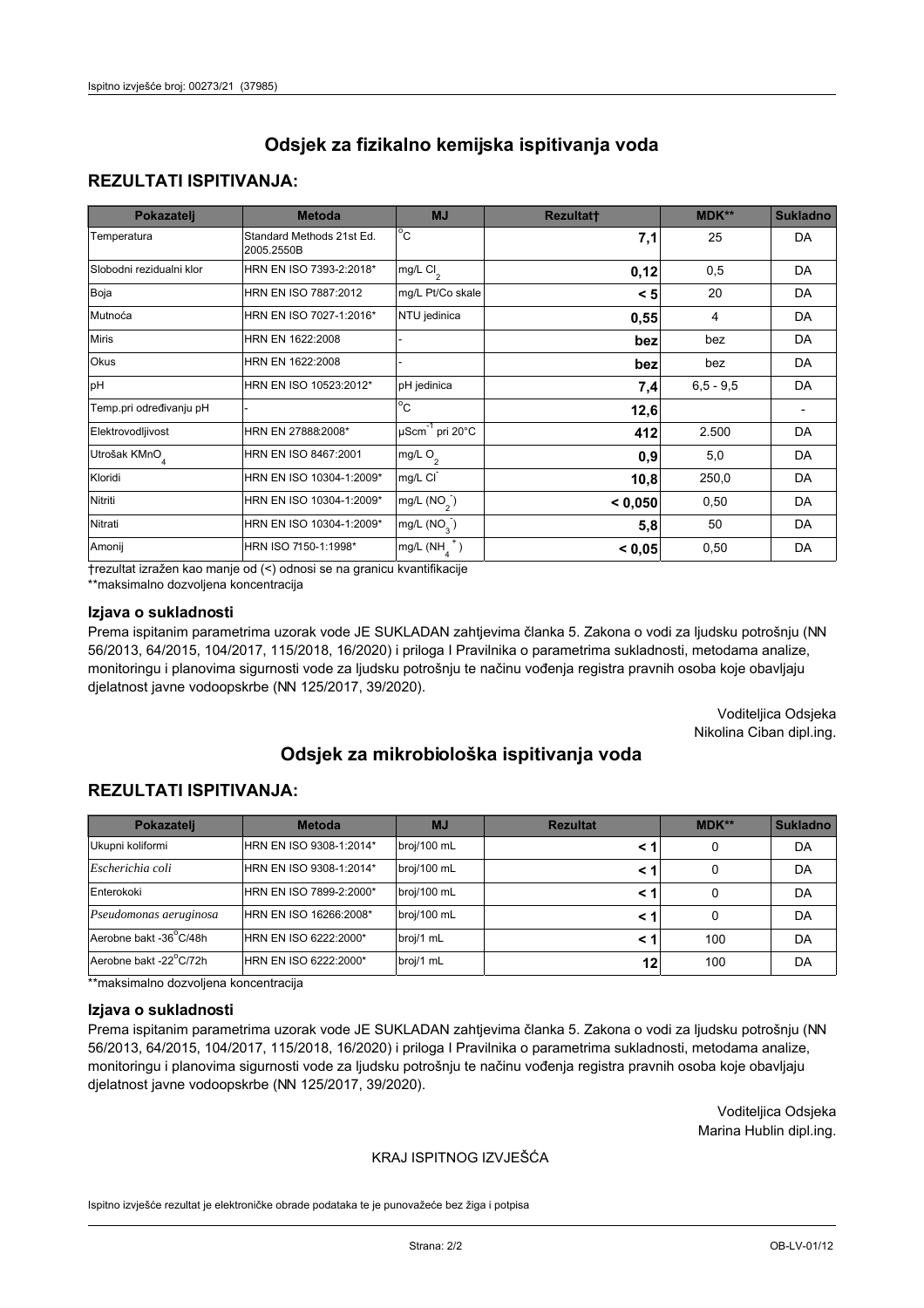



VODOOPSKRBA I ODVODNJA ZAGREBAČKE ŽUPANIJE D.O.O.-PJ IVANIĆ GRAD 10000 ZAGREB KOLEDOVČINA ULICA 1

Rakitje, 22.02.2021.

# **ISPITNO IZVJEŠĆE**

#### ISPITNO IZVJEŠĆE BROJ: 00274/21 (37986)

| Naziv uzorka:<br>Vrsta uzorka:                                                  | VODA ZA LJUDSKU POTROŠNJU<br>Javna vodoopskrba - razvodni sustav                                                                                                                                                                                                                             |                                                                                                              |                                                                   |                                      |  |  |
|---------------------------------------------------------------------------------|----------------------------------------------------------------------------------------------------------------------------------------------------------------------------------------------------------------------------------------------------------------------------------------------|--------------------------------------------------------------------------------------------------------------|-------------------------------------------------------------------|--------------------------------------|--|--|
| HEO:<br>Uzorkovao:<br>Metoda<br>uzorkovanja:<br>Plan uzorkovanja: OB-LV-07/2021 | Ivanić Grad                                                                                                                                                                                                                                                                                  | Služba za zdravstvenu ekologiju / Marija Vrban dipl.san.ing.<br>HRN ISO 5667-5:2011*, HRN EN ISO 19458:2008* |                                                                   |                                      |  |  |
| Uzorak uzorkovan<br>Vrijeme uzimanja uzorka:<br>Analiza započeta:               |                                                                                                                                                                                                                                                                                              | 17.02.2021. 08:10<br>17.02.2021. 11:57                                                                       | Vrijeme dostave:<br>Analiza završena:                             | 17.02.2021.11:40<br>22.02.2021.08:19 |  |  |
| Naručitelj:                                                                     | OIB: 54189804734                                                                                                                                                                                                                                                                             | KOLEDOVČINA ULICA 1, 10000 ZAGREB                                                                            | VODOOPSKRBA I ODVODNJA ZAGREBAČKE ŽUPANIJE D.O.O.- PJ IVANIĆ GRAD |                                      |  |  |
| Lokacija:                                                                       | Br. ugovora: 25-Z-UG-2020. od 21.02.2020<br>DV LIVADA, MILKE TRNINE BB, ŽERAVINEC, IVANIĆ GRAD<br>Vodovodom upravlja: VODOOPSKRBA I ODVODNJA ZAGREBAČKE ŽUPANIJE D.O.O.- PJ IVANIĆ GRAD<br>KOLEDOVČINA ULICA 1, 10000 ZAGREB<br>OIB: 54189804734<br>Br. ugovora: 25-Z-UG-2020. od 21.02.2020 |                                                                                                              |                                                                   |                                      |  |  |
| Oblik zahtjeva:                                                                 | Zahtjev po ugovoru                                                                                                                                                                                                                                                                           |                                                                                                              |                                                                   |                                      |  |  |

Zahtjev po ugovoru

Sukladnost je izražena uz rezultate ispitivanja.

Rukovoditeljica Službe Marina Hublin dipl.ing.

Napomena:

- 1) Rezultati ispitivanja odnose se isključivo na ispitani uzorak odnosno zaprimljeni ukoliko je uzorkovanje izvršio naručiteli.
- 2) Ispitna izvješća se ne smiju umnožavati bez odobrenja Zavoda.
- 3) Akreditirane metode označene su zvjezdicom (\*).
- 4) Izjava o sukladnosti nije u području akreditacije.

5) Pri donošenju odluke o sukladnosti mjernih razultata s propisanim graničnim vrijednostima za akreditirane metode primjenjuje se pravilo jednostavnog prihvaćanja pri čemu se mjerna nesigurnost ne uzima u obzir, ali je dostupna na zahtjev u ispitnom laboratoriju.

6) Zavod se odriče odgovornosti za informacije dobivene od naručitelja

Služba za zdravstvenu ekologiju ovlaštena je kao službeni laboratorij za obavljanje određenih analiza vode, hrane i okolišnih uzoraka u proizvodnji hrane prema rješenju Ministarstva poljoprivrede:

KLASA: UP/I-322-01/18-01/36, URBROJ: 525-10/0729-18-3

Služba za zdravstvenu ekologiju ovlaštena je kao službeni laboratorij za provođenje ispitivanja vode za ljudsku potrošnju za određene parametre prema riešenju Ministarstva zdravstva: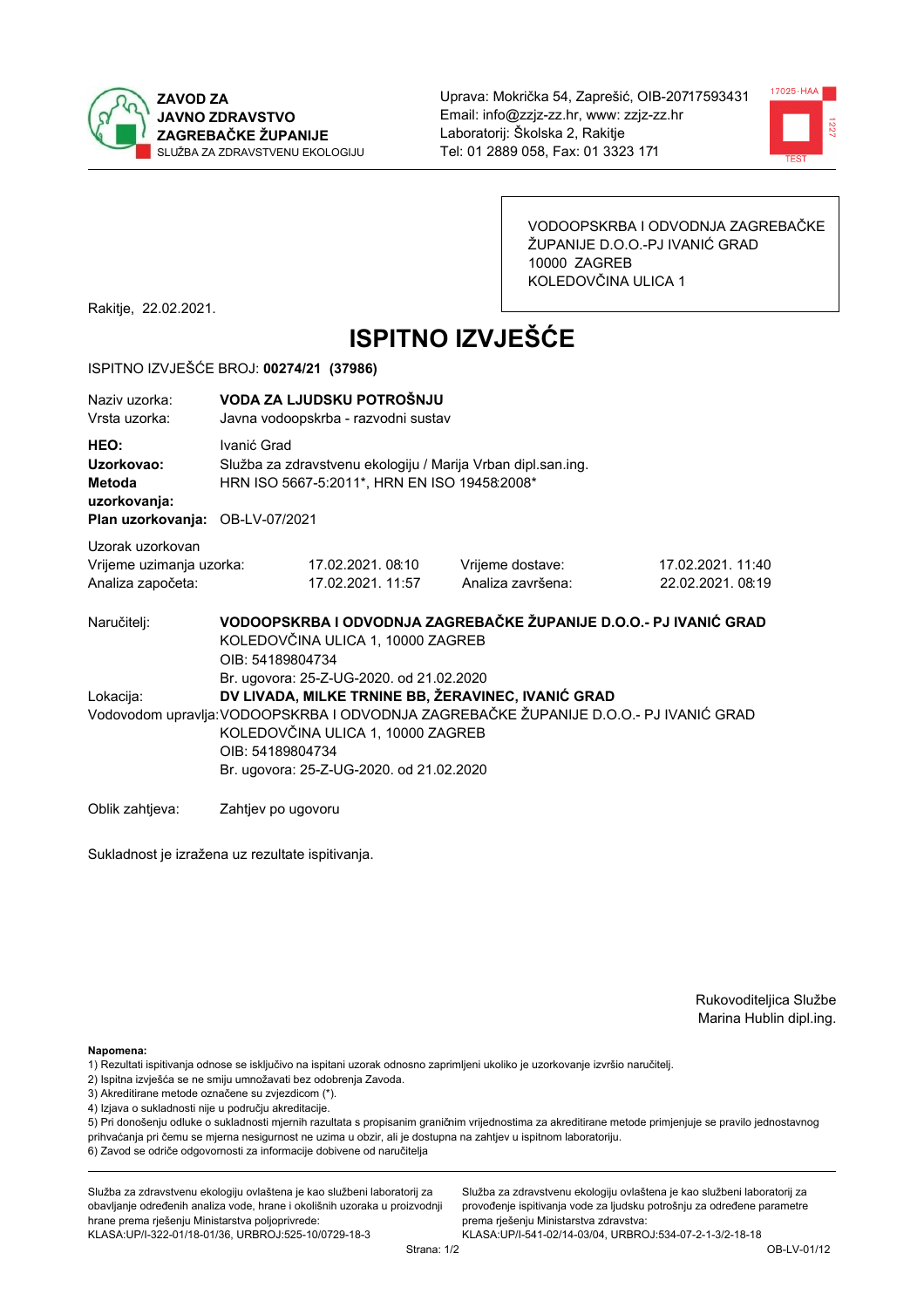## **REZULTATI ISPITIVANJA:**

| Pokazatelj                | <b>Metoda</b>                           | <b>MJ</b>                        | <b>Rezultatt</b> | MDK**       | <b>Sukladno</b> |
|---------------------------|-----------------------------------------|----------------------------------|------------------|-------------|-----------------|
| Temperatura               | Standard Methods 21st Ed.<br>2005.2550B | $^{\circ}$ C                     | 11,5             | 25          | DA              |
| Slobodni rezidualni klor  | HRN EN ISO 7393-2:2018*                 | mg/L $Cl2$                       | 0,13             | 0,5         | DA              |
| Boja                      | HRN EN ISO 7887:2012                    | mg/L Pt/Co skale                 | < 5              | 20          | DA              |
| Mutnoća                   | HRN EN ISO 7027-1:2016*                 | NTU jedinica                     | 0,15             | 4           | DA              |
| <b>Miris</b>              | HRN EN 1622:2008                        |                                  | bez              | bez         | DA              |
| Okus                      | HRN EN 1622:2008                        |                                  | bez              | bez         | DA              |
| pH                        | HRN EN ISO 10523:2012*                  | pH jedinica                      | 7,5              | $6,5 - 9,5$ | DA              |
| Temp.pri određivanju pH   |                                         | $\overline{c}$                   | 11,9             |             |                 |
| Elektrovodljivost         | HRN EN 27888:2008*                      | $\mu$ Scm <sup>-1</sup> pri 20°C | 434              | 2.500       | DA              |
| Utrošak KMnO <sub>4</sub> | HRN EN ISO 8467:2001                    | mg/L O <sub>2</sub>              | 0,9              | 5,0         | DA              |
| Kloridi                   | HRN EN ISO 10304-1:2009*                | mg/L CI                          | 10,6             | 250,0       | DA              |
| Nitriti                   | HRN EN ISO 10304-1:2009*                | mg/L $(NO2)$                     | < 0,050          | 0,50        | DA              |
| Nitrati                   | HRN EN ISO 10304-1:2009*                | mg/L (NO <sub>3</sub> )          | 5,6              | 50          | DA              |
| Amonij                    | HRN ISO 7150-1:1998*                    | $mg/L(NH_A^+)$                   | < 0,05           | 0,50        | DA              |

trezultat izražen kao manje od (<) odnosi se na granicu kvantifikacije

\*\*maksimalno dozvoljena koncentracija

#### Izjava o sukladnosti

Prema ispitanim parametrima uzorak vode JE SUKLADAN zahtjevima članka 5. Zakona o vodi za ljudsku potrošnju (NN 56/2013, 64/2015, 104/2017, 115/2018, 16/2020) i priloga I Pravilnika o parametrima sukladnosti, metodama analize, monitoringu i planovima sigurnosti vode za ljudsku potrošnju te načinu vođenja registra pravnih osoba koje obavljaju djelatnost javne vodoopskrbe (NN 125/2017, 39/2020).

> Voditeljica Odsjeka Nikolina Ciban dipl.ing.

# Odsiek za mikrobiološka ispitivanja voda

### **REZULTATI ISPITIVANJA:**

| Pokazatelj             | <b>Metoda</b>           | <b>MJ</b>   | <b>Rezultat</b> | MDK** | <b>Sukladno</b> |
|------------------------|-------------------------|-------------|-----------------|-------|-----------------|
| Ukupni koliformi       | HRN EN ISO 9308-1:2014* | broj/100 mL |                 | 0     | DA              |
| Escherichia coli       | HRN EN ISO 9308-1:2014* | broj/100 mL | < 1             | 0     | DA              |
| Enterokoki             | HRN EN ISO 7899-2:2000* | broj/100 mL | < 1             | 0     | DA              |
| Pseudomonas aeruginosa | HRN EN ISO 16266:2008*  | broj/100 mL | < 1             | 0     | DA              |
| Aerobne bakt -36°C/48h | HRN EN ISO 6222:2000*   | broj/1 mL   |                 | 100   | DA              |
| Aerobne bakt -22°C/72h | HRN EN ISO 6222:2000*   | broj/1 mL   |                 | 100   | DA              |

\*\*maksimalno dozvoljena koncentracija

#### Izjava o sukladnosti

Prema ispitanim parametrima uzorak vode JE SUKLADAN zahtjevima članka 5. Zakona o vodi za ljudsku potrošnju (NN 56/2013, 64/2015, 104/2017, 115/2018, 16/2020) i priloga I Pravilnika o parametrima sukladnosti, metodama analize, monitoringu i planovima sigurnosti vode za ljudsku potrošnju te načinu vođenja registra pravnih osoba koje obavljaju djelatnost javne vodoopskrbe (NN 125/2017, 39/2020).

> Voditeljica Odsjeka Marina Hublin dipl.ing.

#### KRAJ ISPITNOG IZVJEŠĆA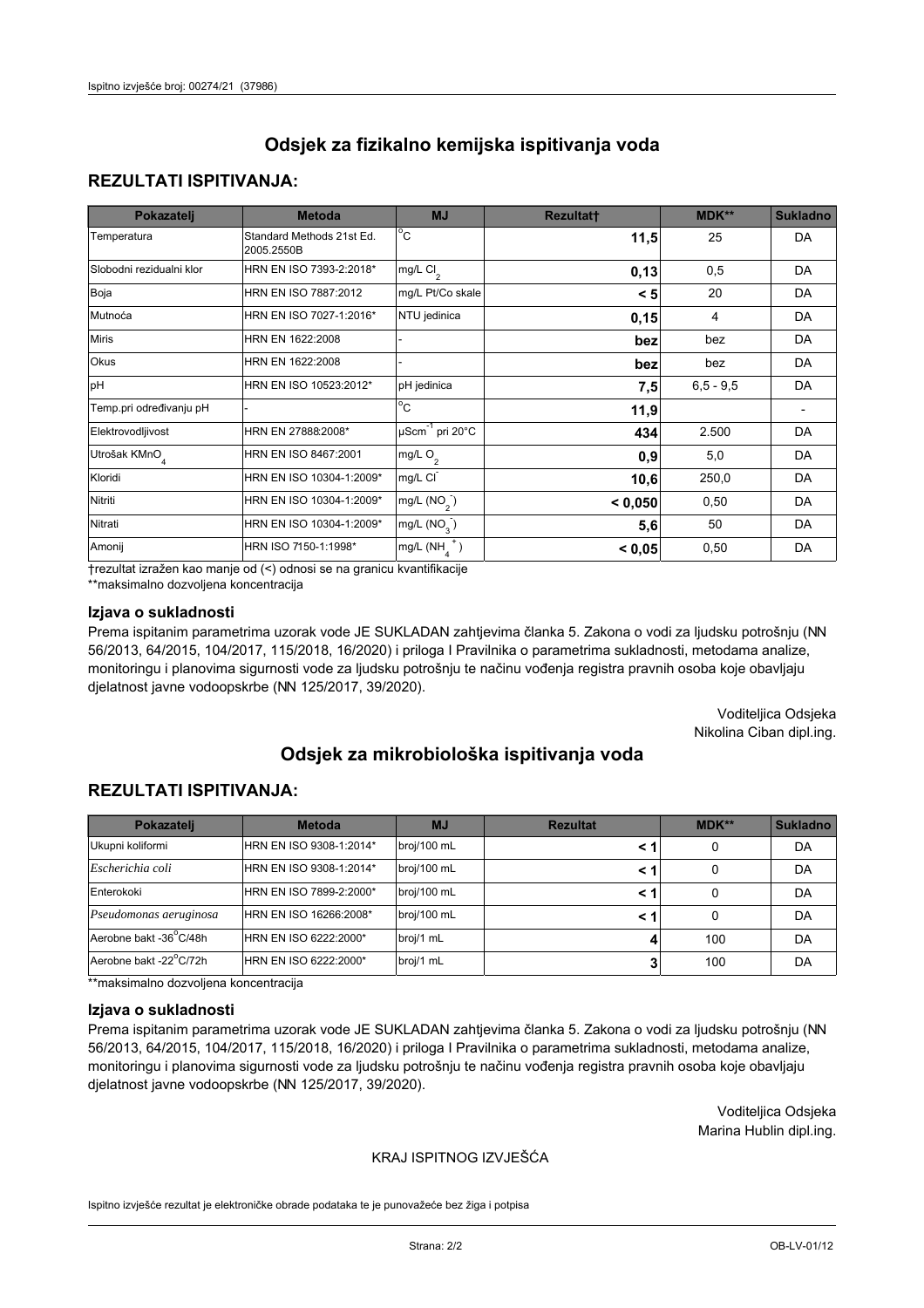



VODOOPSKRBA I ODVODNJA ZAGREBAČKE ŽUPANIJE D.O.O.-PJ IVANIĆ GRAD 10000 ZAGREB KOLEDOVČINA ULICA 1

Rakitje, 22.02.2021.

# **ISPITNO IZVJEŠĆE**

#### ISPITNO IZVJEŠĆE BROJ: 00275/21 (37987)

| Naziv uzorka:<br>Vrsta uzorka:                                                  |                                                                                                                                                                                                                                                                                              | VODA ZA LJUDSKU POTROŠNJU<br>Javna vodoopskrba - razvodni sustav                                             |                                       |                                                                   |  |  |
|---------------------------------------------------------------------------------|----------------------------------------------------------------------------------------------------------------------------------------------------------------------------------------------------------------------------------------------------------------------------------------------|--------------------------------------------------------------------------------------------------------------|---------------------------------------|-------------------------------------------------------------------|--|--|
| HEO:<br>Uzorkovao:<br>Metoda<br>uzorkovanja:<br>Plan uzorkovanja: OB-LV-07/2021 | Ivanić Grad                                                                                                                                                                                                                                                                                  | Služba za zdravstvenu ekologiju / Marija Vrban dipl.san.ing.<br>HRN ISO 5667-5:2011*, HRN EN ISO 19458:2008* |                                       |                                                                   |  |  |
| Uzorak uzorkovan<br>Vrijeme uzimanja uzorka:<br>Analiza započeta:               |                                                                                                                                                                                                                                                                                              | 17.02.2021. 08:25<br>17.02.2021. 11:57                                                                       | Vrijeme dostave:<br>Analiza završena: | 17.02.2021.11:40<br>22.02.2021.08:19                              |  |  |
| Naručitelj:                                                                     | OIB: 54189804734                                                                                                                                                                                                                                                                             | KOLEDOVČINA ULICA 1, 10000 ZAGREB                                                                            |                                       | VODOOPSKRBA I ODVODNJA ZAGREBAČKE ŽUPANIJE D.O.O.- PJ IVANIĆ GRAD |  |  |
| Lokacija:                                                                       | Br. ugovora: 25-Z-UG-2020. od 21.02.2020<br>PRECRPNA STANICA, VUKOVARSKA ULICA, KLOŠTAR IVANIĆ<br>Vodovodom upravlja: VODOOPSKRBA I ODVODNJA ZAGREBAČKE ŽUPANIJE D.O.O.- PJ IVANIĆ GRAD<br>KOLEDOVČINA ULICA 1, 10000 ZAGREB<br>OIB: 54189804734<br>Br. ugovora: 25-Z-UG-2020. od 21.02.2020 |                                                                                                              |                                       |                                                                   |  |  |
| Oblik zahtjeva:                                                                 | Zahtjev po ugovoru                                                                                                                                                                                                                                                                           |                                                                                                              |                                       |                                                                   |  |  |

Sukladnost je izražena uz rezultate ispitivanja.

Zahtjev po ugovoru

Rukovoditeljica Službe Marina Hublin dipl.ing.

Napomena:

- 2) Ispitna izvješća se ne smiju umnožavati bez odobrenja Zavoda.
- 3) Akreditirane metode označene su zvjezdicom (\*).
- 4) Izjava o sukladnosti nije u području akreditacije.

5) Pri donošenju odluke o sukladnosti mjernih razultata s propisanim graničnim vrijednostima za akreditirane metode primjenjuje se pravilo jednostavnog prihvaćanja pri čemu se mjerna nesigurnost ne uzima u obzir, ali je dostupna na zahtjev u ispitnom laboratoriju.

6) Zavod se odriče odgovornosti za informacije dobivene od naručitelja

Služba za zdravstvenu ekologiju ovlaštena je kao službeni laboratorij za obavljanje određenih analiza vode, hrane i okolišnih uzoraka u proizvodnji hrane prema rješenju Ministarstva poljoprivrede:

KLASA: UP/I-322-01/18-01/36, URBROJ: 525-10/0729-18-3

Služba za zdravstvenu ekologiju ovlaštena je kao službeni laboratorij za provođenje ispitivanja vode za ljudsku potrošnju za određene parametre prema riešenju Ministarstva zdravstva:

<sup>1)</sup> Rezultati ispitivanja odnose se isključivo na ispitani uzorak odnosno zaprimljeni ukoliko je uzorkovanje izvršio naručiteli.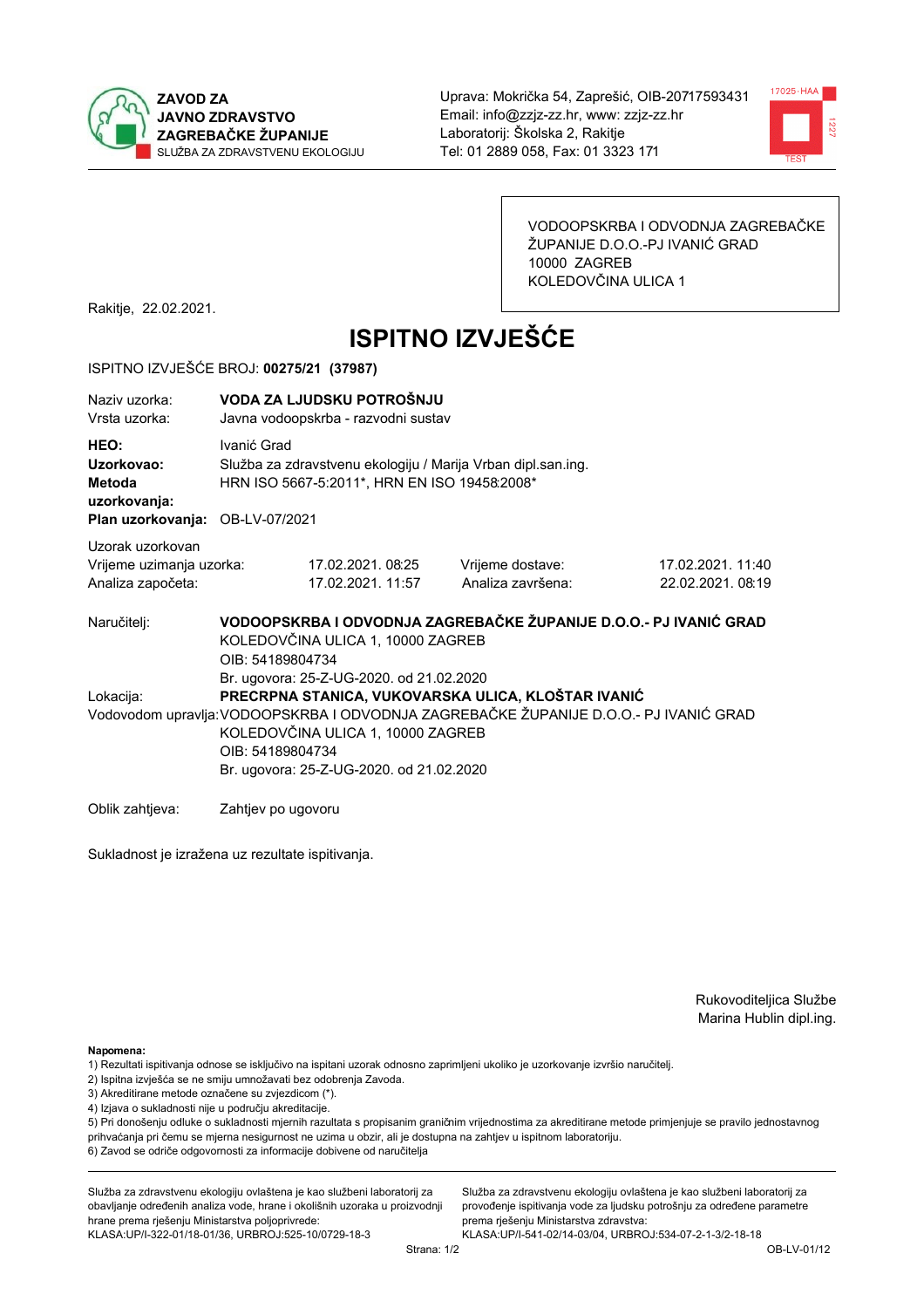## **REZULTATI ISPITIVANJA:**

| Pokazatelj                | <b>Metoda</b>                           | <b>MJ</b>                        | <b>Rezultatt</b> | MDK**       | <b>Sukladno</b> |
|---------------------------|-----------------------------------------|----------------------------------|------------------|-------------|-----------------|
| Temperatura               | Standard Methods 21st Ed.<br>2005.2550B | $^{\circ}$ C                     | 11,1             | 25          | DA              |
| Slobodni rezidualni klor  | HRN EN ISO 7393-2:2018*                 | mg/L $Cl2$                       | 0,17             | 0,5         | DA              |
| Boja                      | HRN EN ISO 7887:2012                    | mg/L Pt/Co skale                 | < 5              | 20          | DA              |
| Mutnoća                   | HRN EN ISO 7027-1:2016*                 | NTU jedinica                     | 0,16             | 4           | DA              |
| <b>Miris</b>              | HRN EN 1622:2008                        |                                  | bez              | bez         | DA              |
| Okus                      | HRN EN 1622:2008                        |                                  | bez              | bez         | DA              |
| pH                        | HRN EN ISO 10523:2012*                  | pH jedinica                      | 7,4              | $6,5 - 9,5$ | DA              |
| Temp.pri određivanju pH   |                                         | $\overline{c}$                   | 12,4             |             |                 |
| Elektrovodljivost         | HRN EN 27888:2008*                      | $\mu$ Scm <sup>-1</sup> pri 20°C | 449              | 2.500       | DA              |
| Utrošak KMnO <sub>4</sub> | HRN EN ISO 8467:2001                    | mg/L O <sub>2</sub>              | 0,8              | 5,0         | DA              |
| Kloridi                   | HRN EN ISO 10304-1:2009*                | mg/L CI                          | 10,9             | 250,0       | DA              |
| Nitriti                   | HRN EN ISO 10304-1:2009*                | mg/L $(NO2)$                     | < 0,050          | 0,50        | DA              |
| Nitrati                   | HRN EN ISO 10304-1:2009*                | mg/L (NO <sub>3</sub> )          | 5,8              | 50          | DA              |
| Amonij                    | HRN ISO 7150-1:1998*                    | $mg/L(NH_A^+)$                   | < 0,05           | 0,50        | DA              |

trezultat izražen kao manje od (<) odnosi se na granicu kvantifikacije

\*\*maksimalno dozvoljena koncentracija

#### Izjava o sukladnosti

Prema ispitanim parametrima uzorak vode JE SUKLADAN zahtjevima članka 5. Zakona o vodi za ljudsku potrošnju (NN 56/2013, 64/2015, 104/2017, 115/2018, 16/2020) i priloga I Pravilnika o parametrima sukladnosti, metodama analize, monitoringu i planovima sigurnosti vode za ljudsku potrošnju te načinu vođenja registra pravnih osoba koje obavljaju djelatnost javne vodoopskrbe (NN 125/2017, 39/2020).

> Voditeljica Odsjeka Nikolina Ciban dipl.ing.

# Odsiek za mikrobiološka ispitivanja voda

## **REZULTATI ISPITIVANJA:**

| Pokazatelj             | <b>Metoda</b>           | <b>MJ</b>   | <b>Rezultat</b> | MDK** | <b>Sukladno</b> |
|------------------------|-------------------------|-------------|-----------------|-------|-----------------|
| Ukupni koliformi       | HRN EN ISO 9308-1:2014* | broj/100 mL |                 | 0     | DA              |
| Escherichia coli       | HRN EN ISO 9308-1:2014* | broj/100 mL | < 1             | 0     | DA              |
| Enterokoki             | HRN EN ISO 7899-2:2000* | broj/100 mL | < 1             | 0     | DA              |
| Pseudomonas aeruginosa | HRN EN ISO 16266:2008*  | broj/100 mL | < 1             | 0     | DA              |
| Aerobne bakt -36°C/48h | HRN EN ISO 6222:2000*   | broj/1 mL   |                 | 100   | DA              |
| Aerobne bakt -22°C/72h | HRN EN ISO 6222:2000*   | broj/1 mL   |                 | 100   | DA              |

\*\*maksimalno dozvoljena koncentracija

#### Izjava o sukladnosti

Prema ispitanim parametrima uzorak vode JE SUKLADAN zahtjevima članka 5. Zakona o vodi za ljudsku potrošnju (NN 56/2013, 64/2015, 104/2017, 115/2018, 16/2020) i priloga I Pravilnika o parametrima sukladnosti, metodama analize, monitoringu i planovima sigurnosti vode za ljudsku potrošnju te načinu vođenja registra pravnih osoba koje obavljaju djelatnost javne vodoopskrbe (NN 125/2017, 39/2020).

> Voditeljica Odsjeka Marina Hublin dipl.ing.

#### KRAJ ISPITNOG IZVJEŠĆA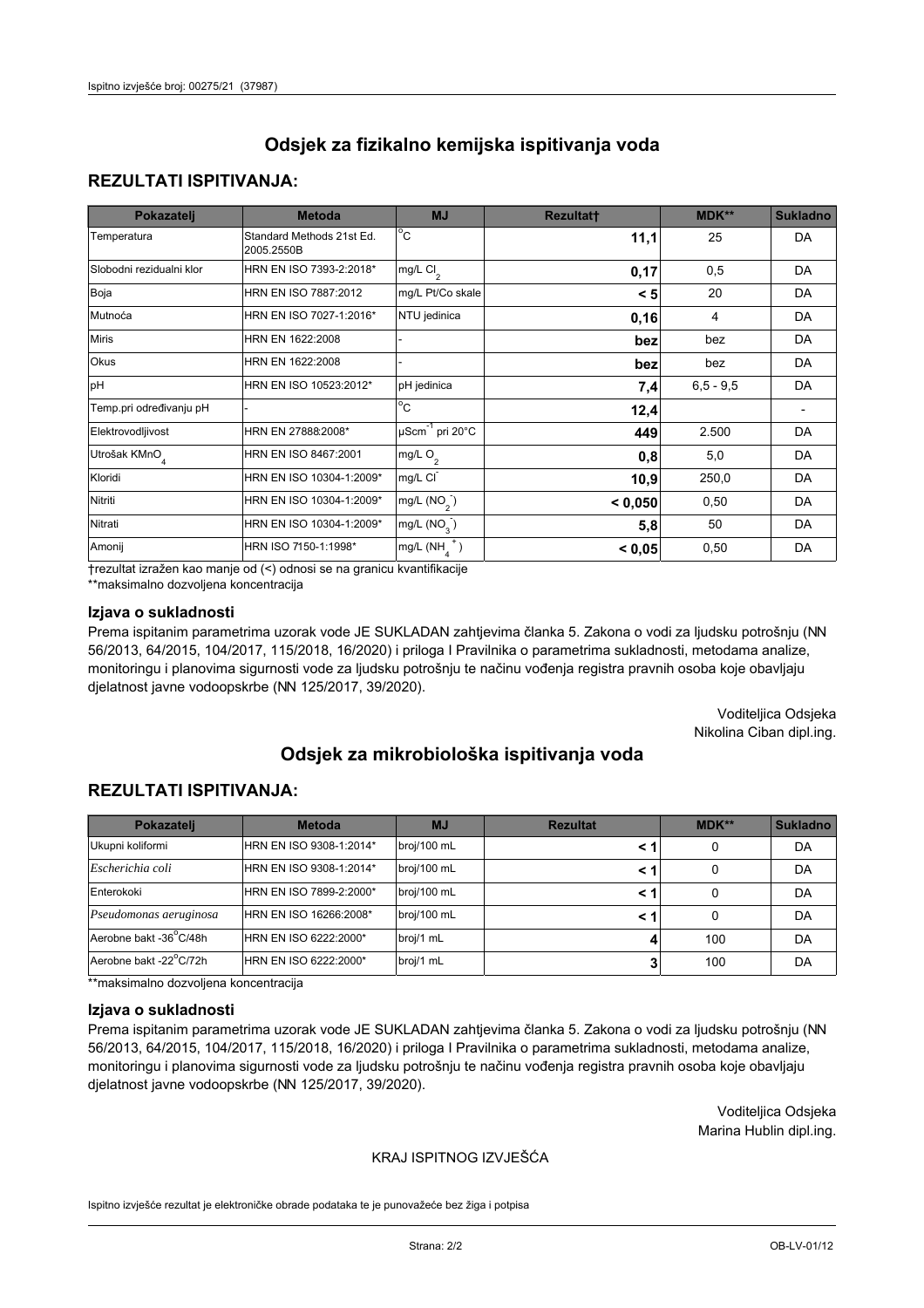



VODOOPSKRBA I ODVODNJA ZAGREBAČKE ŽUPANIJE D.O.O.-PJ IVANIĆ GRAD 10000 ZAGREB KOLEDOVČINA ULICA 1

Rakitje, 22.02.2021.

# **ISPITNO IZVJEŠĆE**

#### ISPITNO IZVJEŠĆE BROJ: 00276/21 (37988)

| Naziv uzorka:<br>Vrsta uzorka:                                                  | VODA ZA LJUDSKU POTROŠNJU<br>Javna vodoopskrba - razvodni sustav                                                                                                                                                                                                                        |                                                                                                              |                                                                   |                                       |  |  |
|---------------------------------------------------------------------------------|-----------------------------------------------------------------------------------------------------------------------------------------------------------------------------------------------------------------------------------------------------------------------------------------|--------------------------------------------------------------------------------------------------------------|-------------------------------------------------------------------|---------------------------------------|--|--|
| HEO:<br>Uzorkovao:<br>Metoda<br>uzorkovanja:<br>Plan uzorkovanja: OB-LV-07/2021 | Ivanić Grad                                                                                                                                                                                                                                                                             | Služba za zdravstvenu ekologiju / Marija Vrban dipl.san.ing.<br>HRN ISO 5667-5:2011*, HRN EN ISO 19458:2008* |                                                                   |                                       |  |  |
| Uzorak uzorkovan<br>Vrijeme uzimanja uzorka:<br>Analiza započeta:               |                                                                                                                                                                                                                                                                                         | 17.02.2021.08:45<br>17.02.2021. 11:58                                                                        | Vrijeme dostave:<br>Analiza završena:                             | 17.02.2021. 11:40<br>22.02.2021.08:19 |  |  |
| Naručitelj:                                                                     | OIB: 54189804734                                                                                                                                                                                                                                                                        | KOLEDOVČINA ULICA 1, 10000 ZAGREB                                                                            | VODOOPSKRBA I ODVODNJA ZAGREBAČKE ŽUPANIJE D.O.O.- PJ IVANIĆ GRAD |                                       |  |  |
| Lokacija:                                                                       | Br. ugovora: 25-Z-UG-2020. od 21.02.2020<br>DV PROLJEĆE, NAFTAPLINSKA 23A, KLOŠTAR IVANIĆ<br>Vodovodom upravlja: VODOOPSKRBA I ODVODNJA ZAGREBAČKE ŽUPANIJE D.O.O.- PJ IVANIĆ GRAD<br>KOLEDOVČINA ULICA 1, 10000 ZAGREB<br>OIB: 54189804734<br>Br. ugovora: 25-Z-UG-2020. od 21.02.2020 |                                                                                                              |                                                                   |                                       |  |  |
| Oblik zahtjeva:                                                                 | Zahtjev po ugovoru                                                                                                                                                                                                                                                                      |                                                                                                              |                                                                   |                                       |  |  |

Sukladnost je izražena uz rezultate ispitivanja.

Zahtjev po ugovoru

Rukovoditeljica Službe Marina Hublin dipl.ing.

Napomena:

- 2) Ispitna izvješća se ne smiju umnožavati bez odobrenja Zavoda.
- 3) Akreditirane metode označene su zvjezdicom (\*).
- 4) Izjava o sukladnosti nije u području akreditacije.

5) Pri donošenju odluke o sukladnosti mjernih razultata s propisanim graničnim vrijednostima za akreditirane metode primjenjuje se pravilo jednostavnog prihvaćanja pri čemu se mjerna nesigurnost ne uzima u obzir, ali je dostupna na zahtjev u ispitnom laboratoriju.

6) Zavod se odriče odgovornosti za informacije dobivene od naručitelja

Služba za zdravstvenu ekologiju ovlaštena je kao službeni laboratorij za obavljanje određenih analiza vode, hrane i okolišnih uzoraka u proizvodnji hrane prema rješenju Ministarstva poljoprivrede:

KLASA: UP/I-322-01/18-01/36, URBROJ: 525-10/0729-18-3

Služba za zdravstvenu ekologiju ovlaštena je kao službeni laboratorij za provođenje ispitivanja vode za ljudsku potrošnju za određene parametre prema riešenju Ministarstva zdravstva:

<sup>1)</sup> Rezultati ispitivanja odnose se isključivo na ispitani uzorak odnosno zaprimljeni ukoliko je uzorkovanje izvršio naručiteli.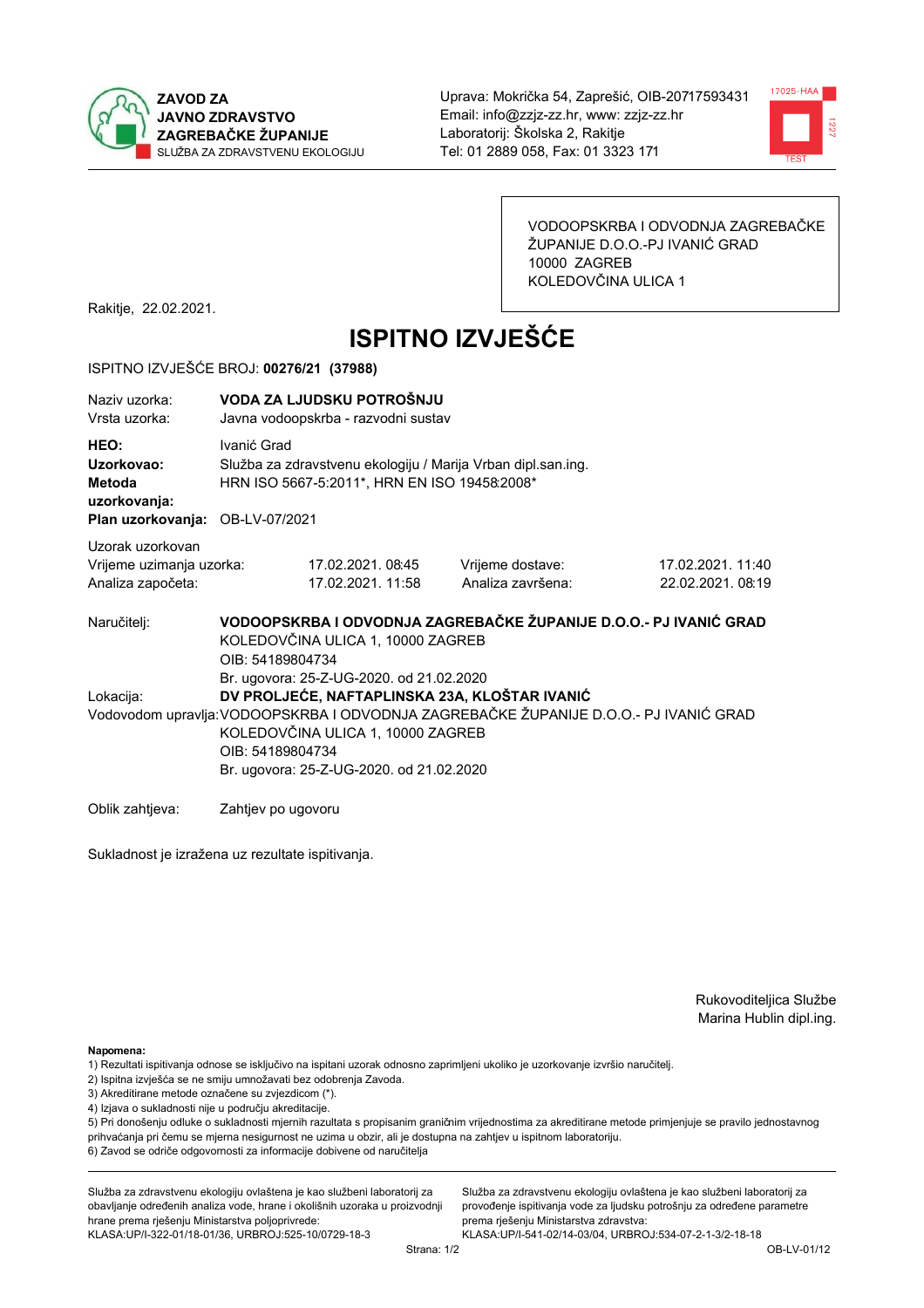## **REZULTATI ISPITIVANJA:**

| Pokazatelj                | <b>Metoda</b>                           | <b>MJ</b>                   | <b>Rezultatt</b> | MDK**       | <b>Sukladno</b> |
|---------------------------|-----------------------------------------|-----------------------------|------------------|-------------|-----------------|
| Temperatura               | Standard Methods 21st Ed.<br>2005.2550B | $^{\circ}$ C                | 9,1              | 25          | DA              |
| Slobodni rezidualni klor  | HRN EN ISO 7393-2:2018*                 | $mg/L$ Cl <sub>2</sub>      | 0, 16            | 0,5         | DA              |
| Boja                      | HRN EN ISO 7887:2012                    | mg/L Pt/Co skale            | < 5              | 20          | DA              |
| Mutnoća                   | HRN EN ISO 7027-1:2016*                 | NTU jedinica                | 0, 19            | 4           | DA              |
| <b>Miris</b>              | HRN EN 1622:2008                        |                             | bez              | bez         | DA              |
| Okus                      | HRN EN 1622:2008                        |                             | bez              | bez         | DA              |
| pH                        | HRN EN ISO 10523:2012*                  | pH jedinica                 | 7,5              | $6,5 - 9,5$ | DA              |
| Temp.pri određivanju pH   |                                         | $\overline{c}$              | 12,4             |             |                 |
| Elektrovodljivost         | HRN EN 27888:2008*                      | µScm <sup>-1</sup> pri 20°C | 438              | 2.500       | DA              |
| Utrošak KMnO <sub>4</sub> | HRN EN ISO 8467:2001                    | mg/L O <sub>2</sub>         | 0,8              | 5,0         | DA              |
| Kloridi                   | HRN EN ISO 10304-1:2009*                | mg/L CI                     | 10,6             | 250,0       | DA              |
| Nitriti                   | HRN EN ISO 10304-1:2009*                | mg/L $(NO2)$                | < 0,050          | 0,50        | DA              |
| Nitrati                   | HRN EN ISO 10304-1:2009*                | mg/L (NO <sub>3</sub> )     | 5,5              | 50          | DA              |
| Amonij                    | HRN ISO 7150-1:1998*                    | $mg/L(NH_A^+)$              | < 0,05           | 0,50        | DA              |

trezultat izražen kao manje od (<) odnosi se na granicu kvantifikacije

\*\*maksimalno dozvoljena koncentracija

#### Izjava o sukladnosti

Prema ispitanim parametrima uzorak vode JE SUKLADAN zahtjevima članka 5. Zakona o vodi za ljudsku potrošnju (NN 56/2013, 64/2015, 104/2017, 115/2018, 16/2020) i priloga I Pravilnika o parametrima sukladnosti, metodama analize, monitoringu i planovima sigurnosti vode za ljudsku potrošnju te načinu vođenja registra pravnih osoba koje obavljaju djelatnost javne vodoopskrbe (NN 125/2017, 39/2020).

> Voditeljica Odsjeka Nikolina Ciban dipl.ing.

# Odsiek za mikrobiološka ispitivanja voda

### **REZULTATI ISPITIVANJA:**

| Pokazatelj             | <b>Metoda</b>           | <b>MJ</b>   | <b>Rezultat</b> | MDK** | Sukladno |
|------------------------|-------------------------|-------------|-----------------|-------|----------|
| Ukupni koliformi       | HRN EN ISO 9308-1:2014* | broj/100 mL |                 | 0     | DA       |
| Escherichia coli       | HRN EN ISO 9308-1:2014* | broj/100 mL | < 1             | 0     | DA       |
| Enterokoki             | HRN EN ISO 7899-2:2000* | broj/100 mL | < 1             | 0     | DA       |
| Pseudomonas aeruginosa | HRN EN ISO 16266:2008*  | broj/100 mL | < 1             | 0     | DA       |
| Aerobne bakt -36°C/48h | HRN EN ISO 6222:2000*   | broj/1 mL   | < 1             | 100   | DA       |
| Aerobne bakt -22°C/72h | HRN EN ISO 6222:2000*   | broj/1 mL   | < 1             | 100   | DA       |

\*\*maksimalno dozvoljena koncentracija

#### Izjava o sukladnosti

Prema ispitanim parametrima uzorak vode JE SUKLADAN zahtjevima članka 5. Zakona o vodi za ljudsku potrošnju (NN 56/2013, 64/2015, 104/2017, 115/2018, 16/2020) i priloga I Pravilnika o parametrima sukladnosti, metodama analize, monitoringu i planovima sigurnosti vode za ljudsku potrošnju te načinu vođenja registra pravnih osoba koje obavljaju djelatnost javne vodoopskrbe (NN 125/2017, 39/2020).

> Voditeljica Odsjeka Marina Hublin dipl.ing.

#### KRAJ ISPITNOG IZVJEŠĆA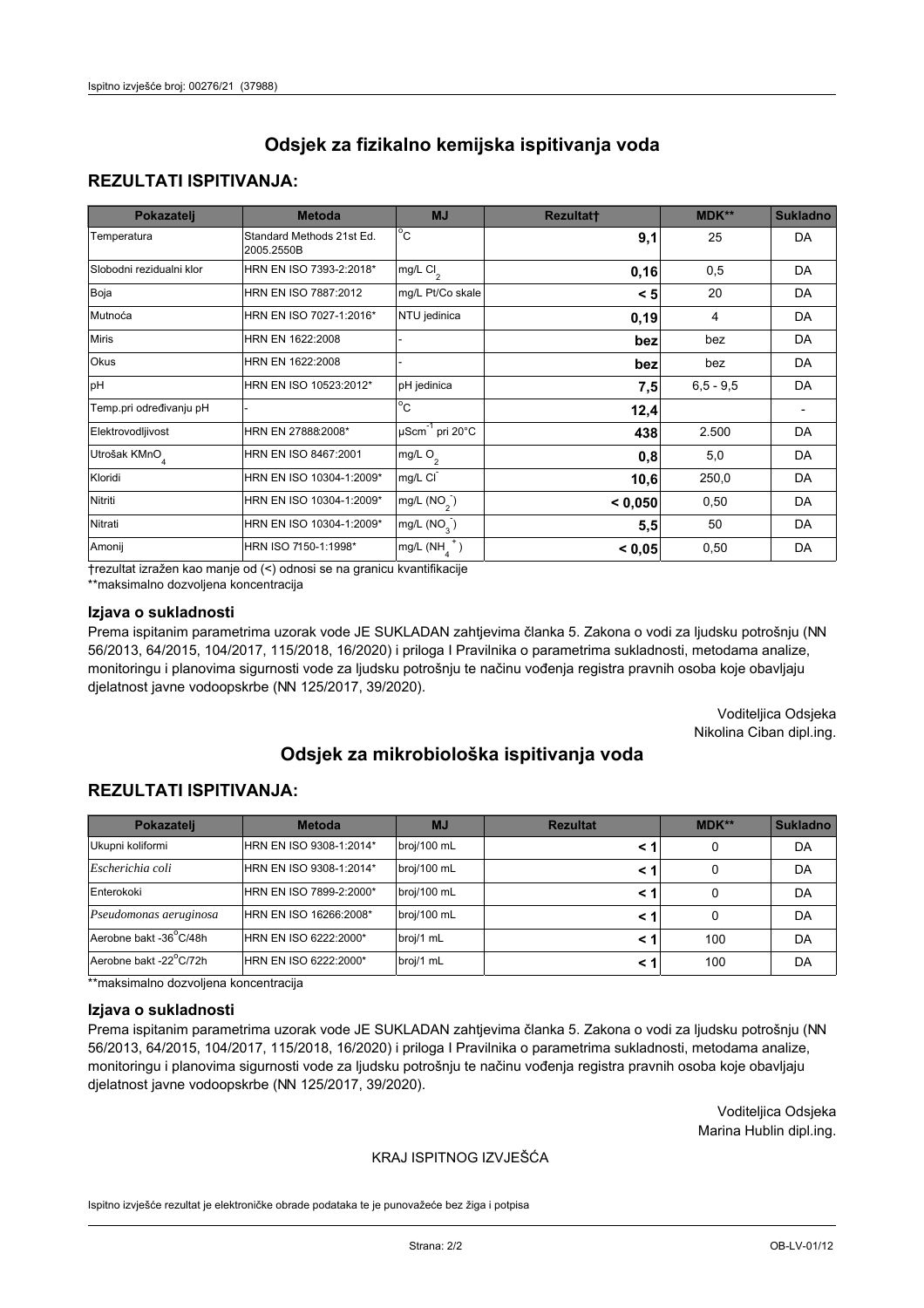



VODOOPSKRBA I ODVODNJA ZAGREBAČKE ŽUPANIJE D.O.O.-PJ IVANIĆ GRAD 10000 ZAGREB KOLEDOVČINA ULICA 1

Rakitje, 22.02.2021.

# **ISPITNO IZVJEŠĆE**

#### ISPITNO IZVJEŠĆE BROJ: 00277/21 (37989)

| Naziy uzorka:<br>Vrsta uzorka:                                                  | VODA ZA LJUDSKU POTROŠNJU<br>Javna vodoopskrba - spremnik |                                                                                                                                                                                                                                                              |                                                                   |                                       |  |  |
|---------------------------------------------------------------------------------|-----------------------------------------------------------|--------------------------------------------------------------------------------------------------------------------------------------------------------------------------------------------------------------------------------------------------------------|-------------------------------------------------------------------|---------------------------------------|--|--|
| HEO:<br>Uzorkovao:<br>Metoda<br>uzorkovanja:<br>Plan uzorkovanja: OB-LV-07/2021 | Ivanić Grad                                               | Služba za zdravstvenu ekologiju / Marija Vrban dipl.san.ing.<br>HRN ISO 5667-5:2011*, HRN EN ISO 19458:2008*                                                                                                                                                 |                                                                   |                                       |  |  |
| Uzorak uzorkovan<br>Vrijeme uzimanja uzorka:<br>Analiza započeta:               |                                                           | 17.02.2021.09:00<br>17.02.2021. 11:59                                                                                                                                                                                                                        | Vrijeme dostave:<br>Analiza završena:                             | 17.02.2021. 11:40<br>22.02.2021.08:20 |  |  |
| Naručitelj:                                                                     | OIB: 54189804734                                          | KOLEDOVČINA ULICA 1, 10000 ZAGREB                                                                                                                                                                                                                            | VODOOPSKRBA I ODVODNJA ZAGREBAČKE ŽUPANIJE D.O.O.- PJ IVANIĆ GRAD |                                       |  |  |
| Lokacija:                                                                       |                                                           | Br. ugovora: 25-Z-UG-2020. od 21.02.2020<br>SOBOČANI REZERVOAR<br>Vodovodom upravlja: VODOOPSKRBA I ODVODNJA ZAGREBAČKE ŽUPANIJE D.O.O.- PJ IVANIĆ GRAD<br>KOLEDOVČINA ULICA 1, 10000 ZAGREB<br>OIB: 54189804734<br>Br. ugovora: 25-Z-UG-2020. od 21.02.2020 |                                                                   |                                       |  |  |
| Oblik zahtjeva:                                                                 | Zahtjev po ugovoru                                        |                                                                                                                                                                                                                                                              |                                                                   |                                       |  |  |

Sukladnost je izražena uz rezultate ispitivanja.

Rukovoditeljica Službe Marina Hublin dipl.ing.

Napomena:

- 1) Rezultati ispitivanja odnose se isključivo na ispitani uzorak odnosno zaprimljeni ukoliko je uzorkovanje izvršio naručiteli.
- 2) Ispitna izvješća se ne smiju umnožavati bez odobrenja Zavoda.
- 3) Akreditirane metode označene su zvjezdicom (\*).
- 4) Izjava o sukladnosti nije u području akreditacije.

5) Pri donošenju odluke o sukladnosti mjernih razultata s propisanim graničnim vrijednostima za akreditirane metode primjenjuje se pravilo jednostavnog prihvaćanja pri čemu se mjerna nesigurnost ne uzima u obzir, ali je dostupna na zahtjev u ispitnom laboratoriju.

6) Zavod se odriče odgovornosti za informacije dobivene od naručitelja

Služba za zdravstvenu ekologiju ovlaštena je kao službeni laboratorij za obavljanje određenih analiza vode, hrane i okolišnih uzoraka u proizvodnji hrane prema rješenju Ministarstva poljoprivrede:

KLASA: UP/I-322-01/18-01/36, URBROJ: 525-10/0729-18-3

Služba za zdravstvenu ekologiju ovlaštena je kao službeni laboratorij za provođenje ispitivanja vode za ljudsku potrošnju za određene parametre prema riešenju Ministarstva zdravstva: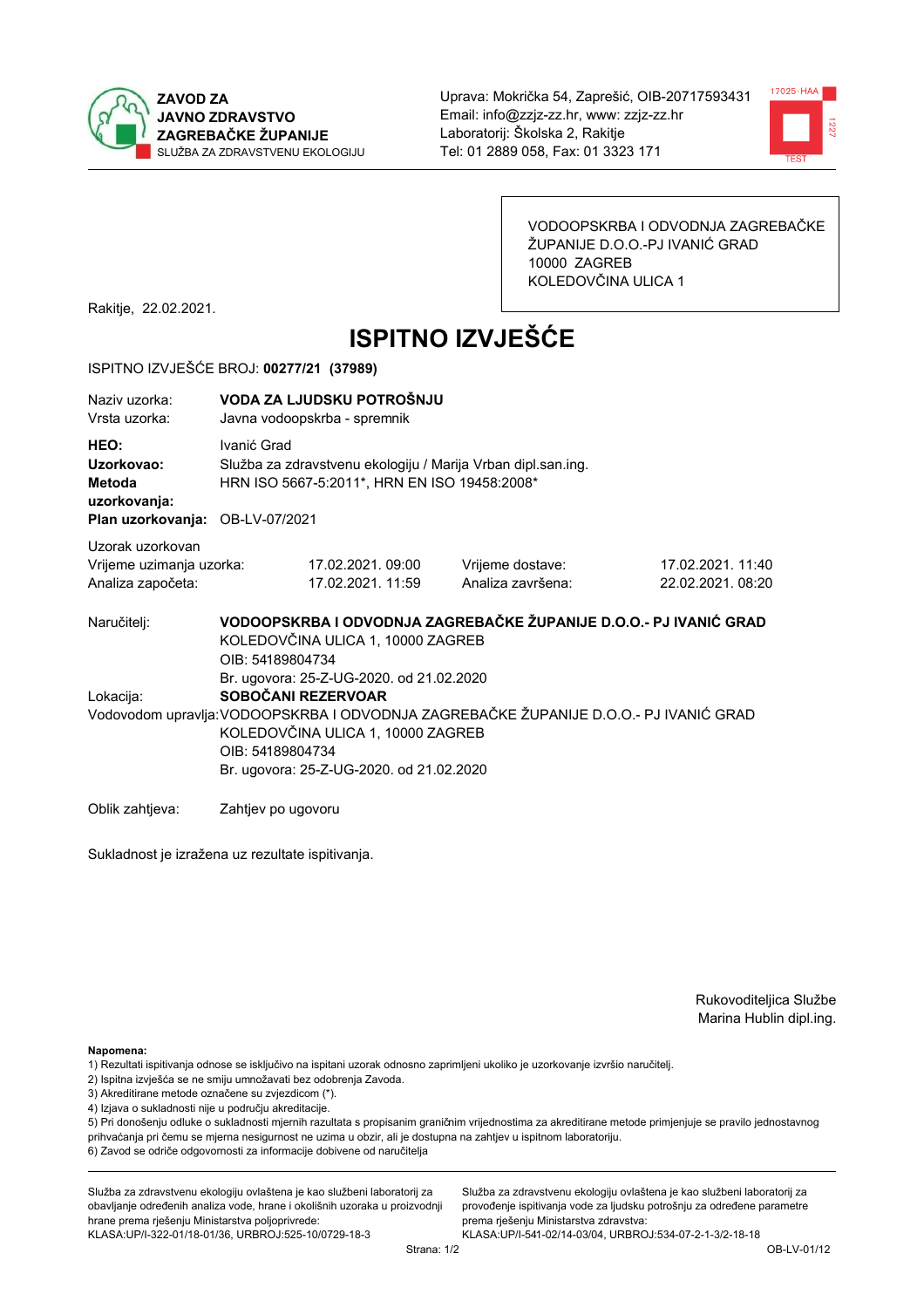## **REZULTATI ISPITIVANJA:**

| Pokazatelj                | <b>Metoda</b>                           | <b>MJ</b>                   | <b>Rezultatt</b> | <b>MDK**</b> | <b>Sukladno</b> |
|---------------------------|-----------------------------------------|-----------------------------|------------------|--------------|-----------------|
| Temperatura               | Standard Methods 21st Ed.<br>2005.2550B | $^{\circ}$ C                | 10,4             | 25           | DA              |
| Slobodni rezidualni klor  | HRN EN ISO 7393-2:2018*                 | mg/L $Cl_2$                 | 0,16             | 0,5          | DA              |
| Boja                      | HRN EN ISO 7887:2012                    | mg/L Pt/Co skale            | < 5              | 20           | DA              |
| Mutnoća                   | HRN EN ISO 7027-1:2016*                 | NTU jedinica                | 0, 16            | 4            | DA              |
| <b>Miris</b>              | HRN EN 1622:2008                        |                             | bez              | bez          | DA              |
| Okus                      | HRN EN 1622:2008                        |                             | bez              | bez          | DA              |
| pH                        | HRN EN ISO 10523:2012*                  | pH jedinica                 | 7,5              | $6.5 - 9.5$  | DA              |
| Temp.pri određivanju pH   |                                         | $\overline{c}$              | 12,7             |              |                 |
| Elektrovodljivost         | HRN EN 27888:2008*                      | µScm <sup>-1</sup> pri 20°C | 447              | 2.500        | DA              |
| Utrošak KMnO <sub>4</sub> | HRN EN ISO 8467:2001                    | mg/L O <sub>2</sub>         | 0,9              | 5,0          | DA              |
| Kloridi                   | HRN EN ISO 10304-1:2009*                | mg/L CI                     | 10,7             | 250,0        | DA              |
| Nitriti                   | HRN EN ISO 10304-1:2009*                | mg/L $(NO2)$                | < 0,050          | 0,50         | DA              |
| Nitrati                   | HRN EN ISO 10304-1:2009*                | mg/L (NO <sub>3</sub> )     | 5,6              | 50           | DA              |
| Amonij                    | HRN ISO 7150-1:1998*                    | mg/L $(NH_A^+)$             | < 0,05           | 0,50         | DA              |

trezultat izražen kao manje od (<) odnosi se na granicu kvantifikacije

\*\*maksimalno dozvoljena koncentracija

#### Izjava o sukladnosti

Prema ispitanim parametrima uzorak vode JE SUKLADAN zahtjevima članka 5. Zakona o vodi za ljudsku potrošnju (NN 56/2013, 64/2015, 104/2017, 115/2018, 16/2020) i priloga I Pravilnika o parametrima sukladnosti, metodama analize, monitoringu i planovima sigurnosti vode za ljudsku potrošnju te načinu vođenja registra pravnih osoba koje obavljaju djelatnost javne vodoopskrbe (NN 125/2017, 39/2020).

> Voditeljica Odsjeka Nikolina Ciban dipl.ing.

# Odsiek za mikrobiološka ispitivanja voda

## **REZULTATI ISPITIVANJA:**

| Pokazatelj             | <b>Metoda</b>           | <b>MJ</b>   | <b>Rezultat</b> | $MDK**$ | <b>Sukladno</b> |
|------------------------|-------------------------|-------------|-----------------|---------|-----------------|
| Ukupni koliformi       | HRN EN ISO 9308-1:2014* | broj/100 mL | < 1             | 0       | DA              |
| Escherichia coli       | HRN EN ISO 9308-1:2014* | broj/100 mL | < 1             | 0       | DA              |
| Enterokoki             | HRN EN ISO 7899-2:2000* | broj/100 mL | < 1             |         | DA              |
| Pseudomonas aeruginosa | HRN EN ISO 16266:2008*  | broj/100 mL | < 1             | 0       | DA              |
| Aerobne bakt -36°C/48h | HRN EN ISO 6222:2000*   | broj/1 mL   | < 1             | 100     | DA              |
| Aerobne bakt -22°C/72h | HRN EN ISO 6222:2000*   | broj/1 mL   | < 1             | 100     | DA              |

\*\*maksimalno dozvoljena koncentracija

#### Izjava o sukladnosti

Prema ispitanim parametrima uzorak vode JE SUKLADAN zahtjevima članka 5. Zakona o vodi za ljudsku potrošnju (NN 56/2013, 64/2015, 104/2017, 115/2018, 16/2020) i priloga I Pravilnika o parametrima sukladnosti, metodama analize, monitoringu i planovima sigurnosti vode za ljudsku potrošnju te načinu vođenja registra pravnih osoba koje obavljaju djelatnost javne vodoopskrbe (NN 125/2017, 39/2020).

> Voditeljica Odsjeka Marina Hublin dipl.ing.

#### KRAJ ISPITNOG IZVJEŠĆA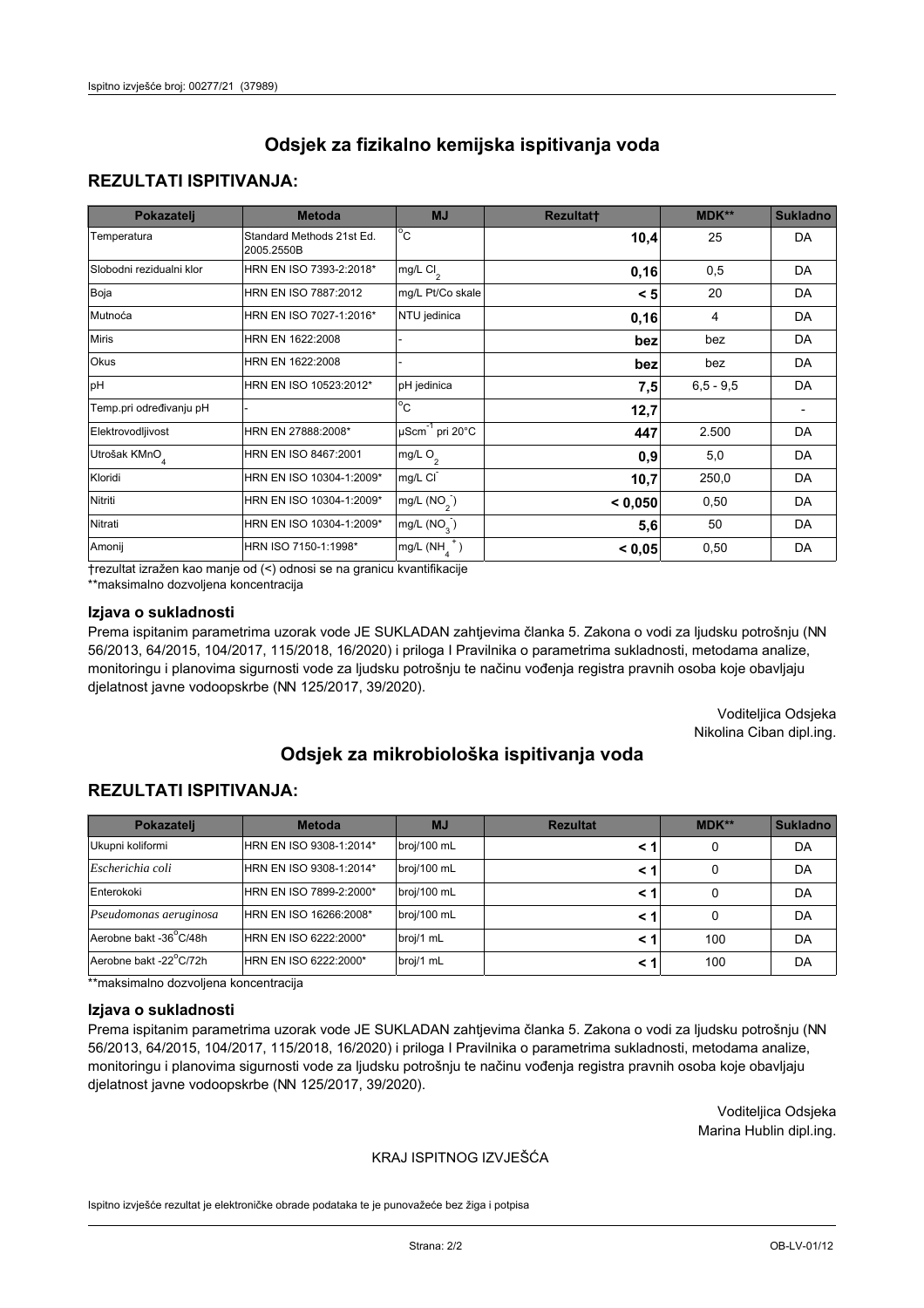



VODOOPSKRBA I ODVODNJA ZAGREBAČKE ŽUPANIJE D.O.O.-PJ IVANIĆ GRAD 10000 ZAGREB KOLEDOVČINA ULICA 1

Rakitje, 22.02.2021.

# **ISPITNO IZVJEŠĆE**

#### ISPITNO IZVJEŠĆE BROJ: 00278/21 (37990)

| Naziv uzorka:<br>Vrsta uzorka:                                                  | VODA ZA LJUDSKU POTROŠNJU<br>Javna vodoopskrba - razvodni sustav                                                                                                                                                                                                          |                                                                                                              |                                                                   |                                       |  |  |
|---------------------------------------------------------------------------------|---------------------------------------------------------------------------------------------------------------------------------------------------------------------------------------------------------------------------------------------------------------------------|--------------------------------------------------------------------------------------------------------------|-------------------------------------------------------------------|---------------------------------------|--|--|
| HEO:<br>Uzorkovao:<br>Metoda<br>uzorkovanja:<br>Plan uzorkovanja: OB-LV-07/2021 | Ivanić Grad                                                                                                                                                                                                                                                               | Služba za zdravstvenu ekologiju / Marija Vrban dipl.san.ing.<br>HRN ISO 5667-5:2011*, HRN EN ISO 19458:2008* |                                                                   |                                       |  |  |
| Uzorak uzorkovan<br>Vrijeme uzimanja uzorka:<br>Analiza započeta:               |                                                                                                                                                                                                                                                                           | 17.02.2021.09:10<br>17.02.2021.11:59                                                                         | Vrijeme dostave:<br>Analiza završena:                             | 17.02.2021. 11:40<br>22.02.2021.08:20 |  |  |
| Naručitelj:                                                                     | OIB: 54189804734                                                                                                                                                                                                                                                          | KOLEDOVČINA ULICA 1, 10000 ZAGREB                                                                            | VODOOPSKRBA I ODVODNJA ZAGREBAČKE ŽUPANIJE D.O.O.- PJ IVANIĆ GRAD |                                       |  |  |
| Lokacija:                                                                       | Br. ugovora: 25-Z-UG-2020. od 21.02.2020<br>NH KOD ŠKOLE, IVANIČKO GRABERJE<br>Vodovodom upravlja: VODOOPSKRBA I ODVODNJA ZAGREBAČKE ŽUPANIJE D.O.O.- PJ IVANIĆ GRAD<br>KOLEDOVČINA ULICA 1, 10000 ZAGREB<br>OIB: 54189804734<br>Br. ugovora: 25-Z-UG-2020. od 21.02.2020 |                                                                                                              |                                                                   |                                       |  |  |
| Oblik zahtieva:                                                                 | Zahtjev po ugovoru                                                                                                                                                                                                                                                        |                                                                                                              |                                                                   |                                       |  |  |

Sukladnost je izražena uz rezultate ispitivanja.

Rukovoditeljica Službe Marina Hublin dipl.ing.

Napomena:

- 1) Rezultati ispitivanja odnose se isključivo na ispitani uzorak odnosno zaprimljeni ukoliko je uzorkovanje izvršio naručiteli.
- 2) Ispitna izvješća se ne smiju umnožavati bez odobrenja Zavoda.
- 3) Akreditirane metode označene su zvjezdicom (\*).
- 4) Izjava o sukladnosti nije u području akreditacije.

5) Pri donošenju odluke o sukladnosti mjernih razultata s propisanim graničnim vrijednostima za akreditirane metode primjenjuje se pravilo jednostavnog prihvaćanja pri čemu se mjerna nesigurnost ne uzima u obzir, ali je dostupna na zahtjev u ispitnom laboratoriju.

6) Zavod se odriče odgovornosti za informacije dobivene od naručitelja

Služba za zdravstvenu ekologiju ovlaštena je kao službeni laboratorij za obavljanje određenih analiza vode, hrane i okolišnih uzoraka u proizvodnji hrane prema rješenju Ministarstva poljoprivrede:

KLASA.UP/I-322-01/18-01/36, URBROJ.525-10/0729-18-3

Služba za zdravstvenu ekologiju ovlaštena je kao službeni laboratorij za provođenje ispitivanja vode za ljudsku potrošnju za određene parametre prema riešenju Ministarstva zdravstva: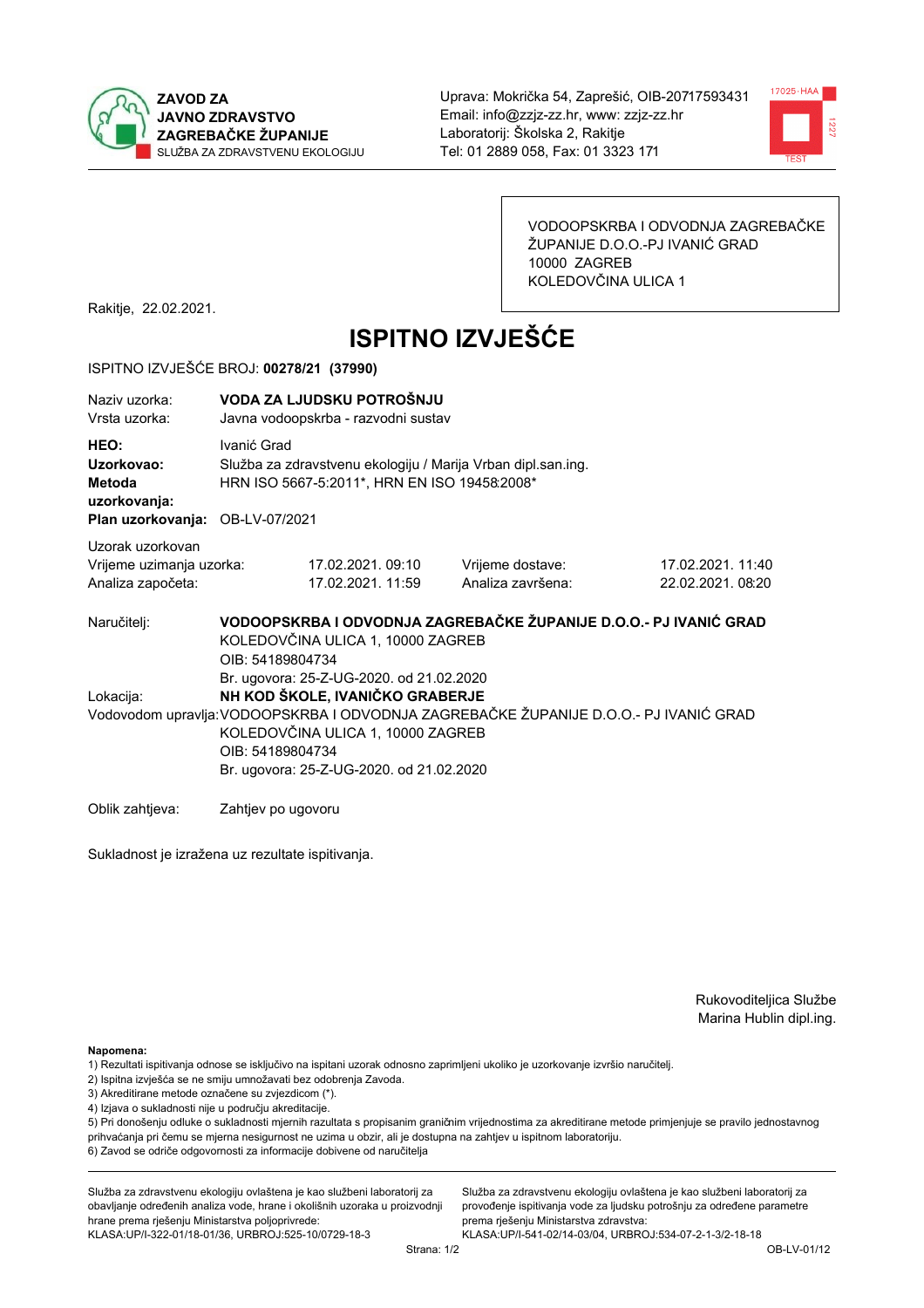## **REZULTATI ISPITIVANJA:**

| Pokazatelj                | <b>Metoda</b>                           | <b>MJ</b>                   | <b>Rezultatt</b> | MDK**       | <b>Sukladno</b> |
|---------------------------|-----------------------------------------|-----------------------------|------------------|-------------|-----------------|
| Temperatura               | Standard Methods 21st Ed.<br>2005.2550B | $^{\circ}$ C                | 8,5              | 25          | DA              |
| Slobodni rezidualni klor  | HRN EN ISO 7393-2:2018*                 | $mg/L$ Cl <sub>2</sub>      | 0,15             | 0,5         | <b>DA</b>       |
| Boja                      | HRN EN ISO 7887:2012                    | mg/L Pt/Co skale            | < 5              | 20          | DA              |
| Mutnoća                   | HRN EN ISO 7027-1:2016*                 | NTU jedinica                | 0,22             | 4           | DA              |
| <b>Miris</b>              | HRN EN 1622:2008                        |                             | bez              | bez         | DA              |
| Okus                      | HRN EN 1622:2008                        |                             | bez              | bez         | DA              |
| pH                        | HRN EN ISO 10523:2012*                  | pH jedinica                 | 7,5              | $6,5 - 9,5$ | <b>DA</b>       |
| Temp.pri određivanju pH   |                                         | $\overline{c}$              | 12,7             |             |                 |
| Elektrovodljivost         | HRN EN 27888:2008*                      | µScm <sup>-1</sup> pri 20°C | 437              | 2.500       | DA              |
| Utrošak KMnO <sub>4</sub> | HRN EN ISO 8467:2001                    | mg/L O <sub>2</sub>         | 0,8              | 5,0         | DA              |
| Kloridi                   | HRN EN ISO 10304-1:2009*                | mg/L CI                     | 10,6             | 250,0       | DA              |
| Nitriti                   | HRN EN ISO 10304-1:2009*                | mg/L $(NO2)$                | < 0,050          | 0,50        | DA              |
| Nitrati                   | HRN EN ISO 10304-1:2009*                | mg/L (NO <sub>3</sub> )     | 5,5              | 50          | DA              |
| Amonij                    | HRN ISO 7150-1:1998*                    | $mg/L(NH_A^+)$              | < 0,05           | 0,50        | DA              |

trezultat izražen kao manje od (<) odnosi se na granicu kvantifikacije

\*\*maksimalno dozvoljena koncentracija

#### Izjava o sukladnosti

Prema ispitanim parametrima uzorak vode JE SUKLADAN zahtjevima članka 5. Zakona o vodi za ljudsku potrošnju (NN 56/2013, 64/2015, 104/2017, 115/2018, 16/2020) i priloga I Pravilnika o parametrima sukladnosti, metodama analize, monitoringu i planovima sigurnosti vode za ljudsku potrošnju te načinu vođenja registra pravnih osoba koje obavljaju djelatnost javne vodoopskrbe (NN 125/2017, 39/2020).

> Voditeljica Odsjeka Nikolina Ciban dipl.ing.

# Odsiek za mikrobiološka ispitivanja voda

## **REZULTATI ISPITIVANJA:**

| Pokazatelj             | <b>Metoda</b>           | <b>MJ</b>   | <b>Rezultat</b> | $MDK**$ | <b>Sukladno</b> |
|------------------------|-------------------------|-------------|-----------------|---------|-----------------|
| Ukupni koliformi       | HRN EN ISO 9308-1:2014* | broj/100 mL | < 1             | 0       | DA              |
| Escherichia coli       | HRN EN ISO 9308-1:2014* | broj/100 mL | < 1             | 0       | DA              |
| Enterokoki             | HRN EN ISO 7899-2:2000* | broj/100 mL | < 1             |         | DA              |
| Pseudomonas aeruginosa | HRN EN ISO 16266:2008*  | broj/100 mL | < 1             | 0       | DA              |
| Aerobne bakt -36°C/48h | HRN EN ISO 6222:2000*   | broj/1 mL   | < 1             | 100     | DA              |
| Aerobne bakt -22°C/72h | HRN EN ISO 6222:2000*   | broj/1 mL   | < 1             | 100     | DA              |

\*\*maksimalno dozvoljena koncentracija

#### Izjava o sukladnosti

Prema ispitanim parametrima uzorak vode JE SUKLADAN zahtjevima članka 5. Zakona o vodi za ljudsku potrošnju (NN 56/2013, 64/2015, 104/2017, 115/2018, 16/2020) i priloga I Pravilnika o parametrima sukladnosti, metodama analize, monitoringu i planovima sigurnosti vode za ljudsku potrošnju te načinu vođenja registra pravnih osoba koje obavljaju djelatnost javne vodoopskrbe (NN 125/2017, 39/2020).

> Voditeljica Odsjeka Marina Hublin dipl.ing.

#### KRAJ ISPITNOG IZVJEŠĆA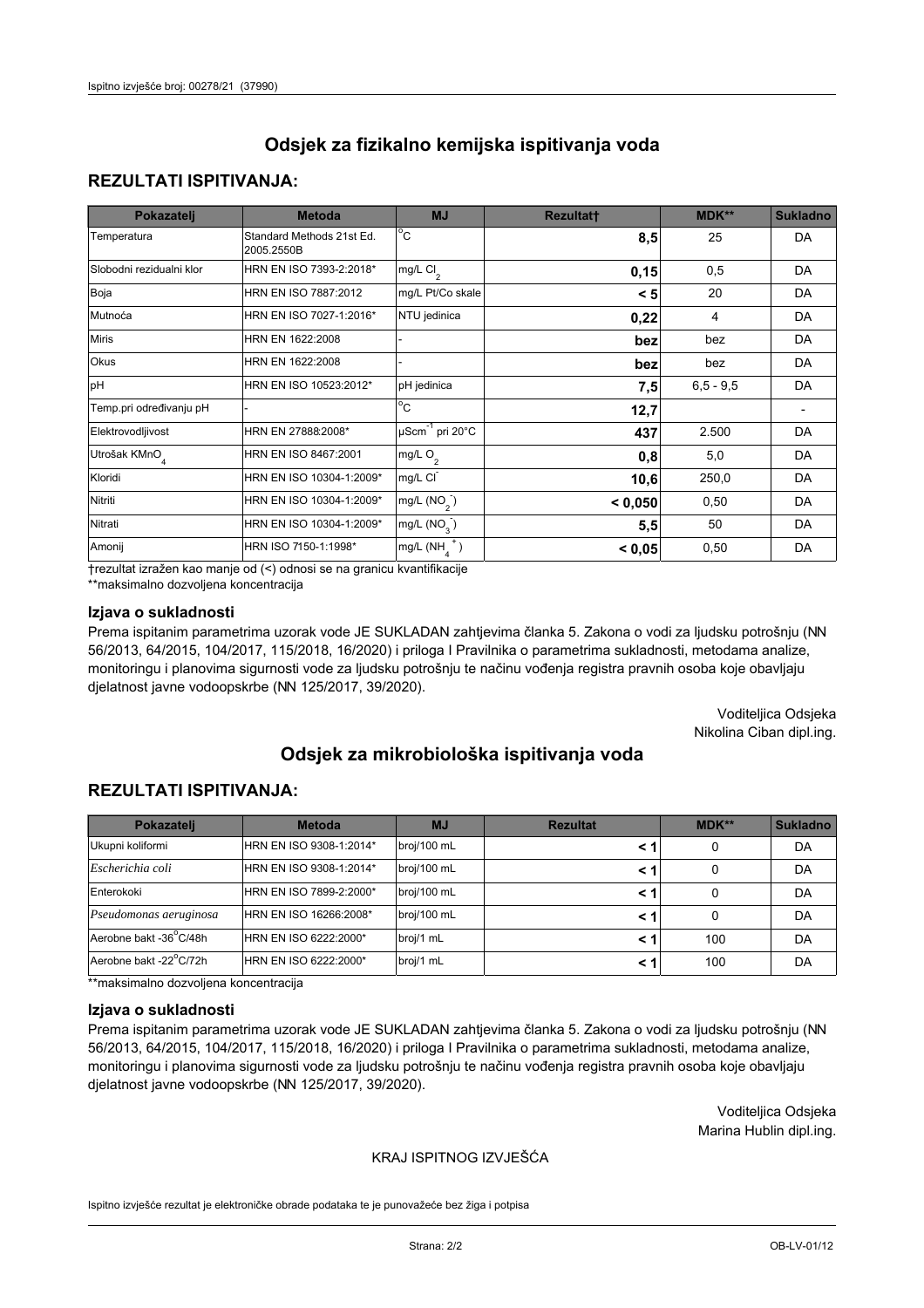



VODOOPSKRBA I ODVODNJA ZAGREBAČKE ŽUPANIJE D.O.O.-PJ IVANIĆ GRAD 10000 ZAGREB KOLEDOVČINA ULICA 1

Rakitje, 22.02.2021.

# **ISPITNO IZVJEŠĆE**

#### ISPITNO IZVJEŠĆE BROJ: 00279/21 (37991)

| Naziv uzorka:<br>Vrsta uzorka:                                                  |                  | VODA ZA LJUDSKU POTROŠNJU<br>Javna vodoopskrba - razvodni sustav                                             |                                                                                                                                       |                                                                   |  |  |
|---------------------------------------------------------------------------------|------------------|--------------------------------------------------------------------------------------------------------------|---------------------------------------------------------------------------------------------------------------------------------------|-------------------------------------------------------------------|--|--|
| HEO:<br>Uzorkovao:<br>Metoda<br>uzorkovanja:<br>Plan uzorkovanja: OB-LV-07/2021 | Ivanić Grad      | Služba za zdravstvenu ekologiju / Marija Vrban dipl.san.ing.<br>HRN ISO 5667-5:2011*, HRN EN ISO 19458:2008* |                                                                                                                                       |                                                                   |  |  |
| Uzorak uzorkovan<br>Vrijeme uzimanja uzorka:<br>Analiza započeta:               |                  | 17.02.2021.09:35<br>17.02.2021. 12:00                                                                        | Vrijeme dostave:<br>Analiza završena:                                                                                                 | 17.02.2021. 11:40<br>22.02.2021.08:20                             |  |  |
| Naručitelj:                                                                     | OIB: 54189804734 | KOLEDOVČINA ULICA 1, 10000 ZAGREB<br>Br. ugovora: 25-Z-UG-2020. od 21.02.2020                                |                                                                                                                                       | VODOOPSKRBA I ODVODNJA ZAGREBAČKE ŽUPANIJE D.O.O.- PJ IVANIĆ GRAD |  |  |
| Lokacija:                                                                       | OIB: 54189804734 | KOLEDOVČINA ULICA 1, 10000 ZAGREB<br>Br. ugovora: 25-Z-UG-2020. od 21.02.2020                                | DV NOVOSELEC, HRVATSKE MLADEŽI BB, NOVOSELEC<br>Vodovodom upravlja: VODOOPSKRBA I ODVODNJA ZAGREBAČKE ŽUPANIJE D.O.O.- PJ IVANIĆ GRAD |                                                                   |  |  |

Oblik zahtjeva: Zahtjev po ugovoru

Sukladnost je izražena uz rezultate ispitivanja.

Rukovoditeljica Službe Marina Hublin dipl.ing.

Napomena:

- 1) Rezultati ispitivanja odnose se isključivo na ispitani uzorak odnosno zaprimljeni ukoliko je uzorkovanje izvršio naručiteli.
- 2) Ispitna izvješća se ne smiju umnožavati bez odobrenja Zavoda.
- 3) Akreditirane metode označene su zvjezdicom (\*).
- 4) Izjava o sukladnosti nije u području akreditacije.

5) Pri donošenju odluke o sukladnosti mjernih razultata s propisanim graničnim vrijednostima za akreditirane metode primjenjuje se pravilo jednostavnog prihvaćanja pri čemu se mjerna nesigurnost ne uzima u obzir, ali je dostupna na zahtjev u ispitnom laboratoriju.

6) Zavod se odriče odgovornosti za informacije dobivene od naručitelja

Služba za zdravstvenu ekologiju ovlaštena je kao službeni laboratorij za obavljanje određenih analiza vode, hrane i okolišnih uzoraka u proizvodnji hrane prema rješenju Ministarstva poljoprivrede:

KLASA.UP/I-322-01/18-01/36, URBROJ:525-10/0729-18-3

Služba za zdravstvenu ekologiju ovlaštena je kao službeni laboratorij za provođenje ispitivanja vode za ljudsku potrošnju za određene parametre prema riešenju Ministarstva zdravstva: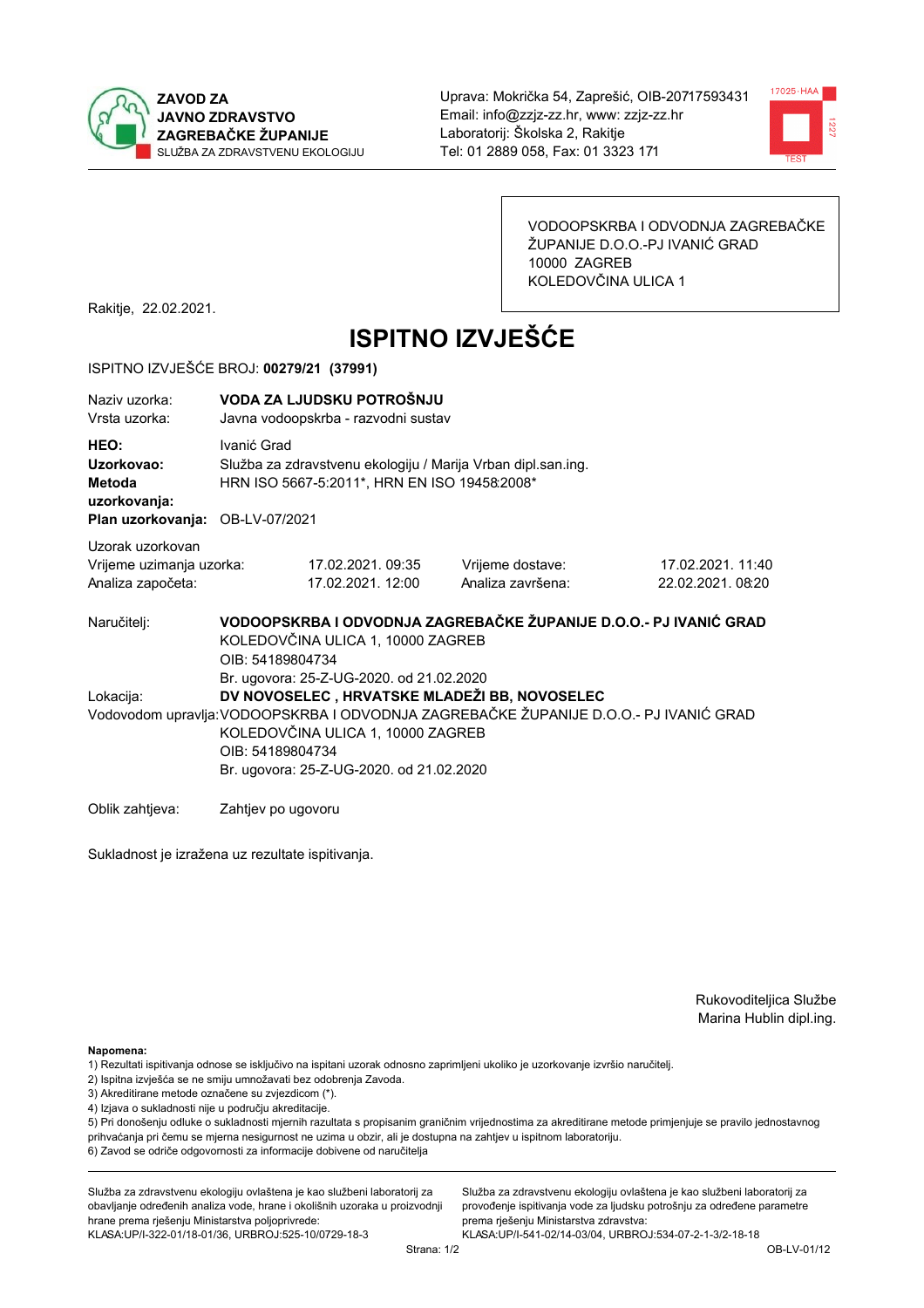### **REZULTATI ISPITIVANJA:**

| Pokazatelj                | <b>Metoda</b>                           | <b>MJ</b>                                | <b>Rezultatt</b> | <b>MDK**</b> | <b>Sukladno</b> |
|---------------------------|-----------------------------------------|------------------------------------------|------------------|--------------|-----------------|
| Temperatura               | Standard Methods 21st Ed.<br>2005.2550B | $\overline{C}$                           | 9,7              | 25           | DA              |
| Slobodni rezidualni klor  | HRN EN ISO 7393-2:2018*                 | $\overline{\text{mg/L}}$ Cl <sub>2</sub> | 0,15             | 0,5          | DA              |
| Boja                      | HRN EN ISO 7887:2012                    | mg/L Pt/Co skale                         | < 5              | 20           | DA              |
| Mutnoća                   | HRN EN ISO 7027-1:2016*                 | NTU jedinica                             | 0, 16            | 4            | DA              |
| <b>Miris</b>              | HRN EN 1622:2008                        |                                          | bez              | bez          | DA              |
| Okus                      | HRN EN 1622:2008                        |                                          | bez              | bez          | DA              |
| pH                        | HRN EN ISO 10523:2012*                  | pH jedinica                              | 7,5              | $6.5 - 9.5$  | DA              |
| Temp.pri određivanju pH   |                                         | $\overline{c}$                           | 12,6             |              |                 |
| Elektrovodljivost         | HRN EN 27888:2008*                      | $\mu$ Scm <sup>-1</sup> pri 20°C         | 444              | 2.500        | DA              |
| Utrošak KMnO <sub>4</sub> | HRN EN ISO 8467:2001                    | mg/L $O_2$                               | 0,8              | 5,0          | DA              |
| Kloridi                   | HRN EN ISO 10304-1:2009*                | mg/L CI                                  | 10,7             | 250,0        | DA              |
| Nitriti                   | HRN EN ISO 10304-1:2009*                | mg/L $(NO2)$                             | < 0,050          | 0,50         | DA              |
| Nitrati                   | HRN EN ISO 10304-1:2009*                | mg/L $(NO3)$                             | 5,6              | 50           | DA              |
| Amonij                    | HRN ISO 7150-1:1998*                    | mg/L $(NH_{\lambda}^{\dagger})$          | < 0,05           | 0,50         | DA              |

trezultat izražen kao manje od (<) odnosi se na granicu kvantifikacije

\*\*maksimalno dozvoljena koncentracija

#### Izjava o sukladnosti

Prema ispitanim parametrima uzorak vode JE SUKLADAN zahtjevima članka 5. Zakona o vodi za ljudsku potrošnju (NN 56/2013, 64/2015, 104/2017, 115/2018, 16/2020) i priloga I Pravilnika o parametrima sukladnosti, metodama analize, monitoringu i planovima sigurnosti vode za ljudsku potrošnju te načinu vođenja registra pravnih osoba koje obavljaju djelatnost javne vodoopskrbe (NN 125/2017, 39/2020).

> Voditeljica Odsjeka Nikolina Ciban dipl.ing.

# Odsiek za mikrobiološka ispitivanja voda

### **REZULTATI ISPITIVANJA:**

| Pokazatelj             | <b>Metoda</b>           | <b>MJ</b>   | <b>Rezultat</b> | MDK** | <b>Sukladno</b> |
|------------------------|-------------------------|-------------|-----------------|-------|-----------------|
| Ukupni koliformi       | HRN EN ISO 9308-1:2014* | broj/100 mL |                 | 0     | DA              |
| Escherichia coli       | HRN EN ISO 9308-1:2014* | broj/100 mL | < 1             | 0     | DA              |
| Enterokoki             | HRN EN ISO 7899-2:2000* | broj/100 mL | < 1             | 0     | DA              |
| Pseudomonas aeruginosa | HRN EN ISO 16266:2008*  | broj/100 mL | < 1             | 0     | DA              |
| Aerobne bakt -36°C/48h | HRN EN ISO 6222:2000*   | broj/1 mL   |                 | 100   | DA              |
| Aerobne bakt -22°C/72h | HRN EN ISO 6222:2000*   | broj/1 mL   |                 | 100   | DA              |

\*\*maksimalno dozvoljena koncentracija

#### Izjava o sukladnosti

Prema ispitanim parametrima uzorak vode JE SUKLADAN zahtjevima članka 5. Zakona o vodi za ljudsku potrošnju (NN 56/2013, 64/2015, 104/2017, 115/2018, 16/2020) i priloga I Pravilnika o parametrima sukladnosti, metodama analize, monitoringu i planovima sigurnosti vode za ljudsku potrošnju te načinu vođenja registra pravnih osoba koje obavljaju djelatnost javne vodoopskrbe (NN 125/2017, 39/2020).

> Voditeljica Odsjeka Marina Hublin dipl.ing.

#### KRAJ ISPITNOG IZVJEŠĆA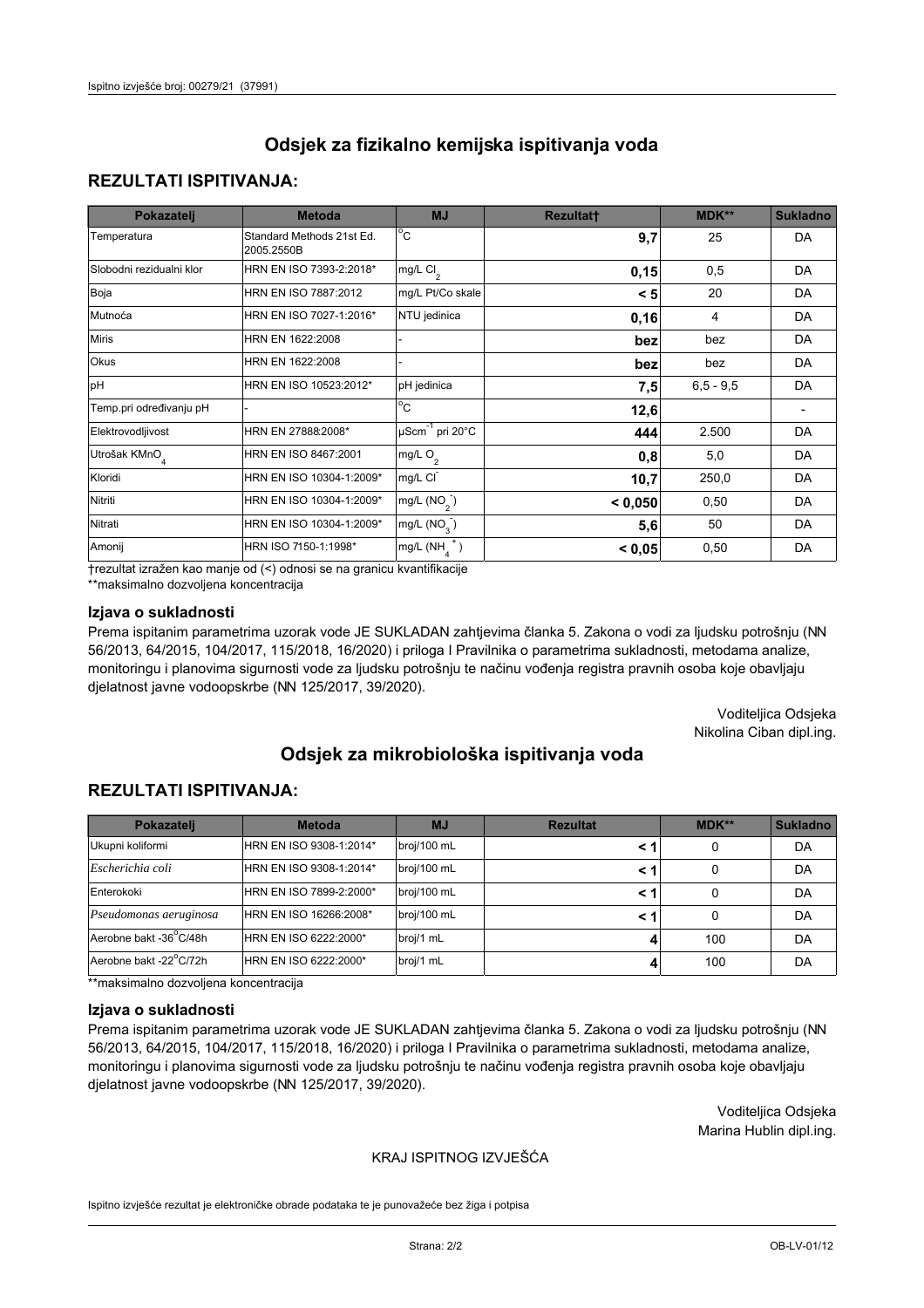



VODOOPSKRBA I ODVODNJA ZAGREBAČKE ŽUPANIJE D.O.O.-PJ IVANIĆ GRAD 10000 ZAGREB KOLEDOVČINA ULICA 1

Rakitje, 22.02.2021.

# **ISPITNO IZVJEŠĆE**

#### ISPITNO IZVJEŠĆE BROJ: 00280/21 (37992)

| Naziy uzorka:<br>Vrsta uzorka:                                                  |                                        | VODA ZA LJUDSKU POTROŠNJU<br>Javna vodoopskrba - razvodni sustav                                             |                                                                                       |                                       |  |  |
|---------------------------------------------------------------------------------|----------------------------------------|--------------------------------------------------------------------------------------------------------------|---------------------------------------------------------------------------------------|---------------------------------------|--|--|
| HEO:<br>Uzorkovao:<br>Metoda<br>uzorkovanja:<br>Plan uzorkovanja: OB-LV-07/2021 | Ivanić Grad                            | Služba za zdravstvenu ekologiju / Marija Vrban dipl.san.ing.<br>HRN ISO 5667-5:2011*, HRN EN ISO 19458:2008* |                                                                                       |                                       |  |  |
| Uzorak uzorkovan<br>Vrijeme uzimanja uzorka:<br>Analiza započeta:               |                                        | 17.02.2021.09:50<br>17.02.2021. 12:00                                                                        | Vrijeme dostave:<br>Analiza završena:                                                 | 17.02.2021. 11:40<br>22.02.2021.08:20 |  |  |
| Naručiteli:                                                                     | OIB: 54189804734                       | KOLEDOVČINA ULICA 1, 10000 ZAGREB<br>Br. ugovora: 25-Z-UG-2020. od 21.02.2020                                | VODOOPSKRBA I ODVODNJA ZAGREBAČKE ŽUPANIJE D.O.O.- PJ IVANIĆ GRAD                     |                                       |  |  |
| Lokacija:                                                                       | NH KOD ŠKOLE, KRIŽ<br>OIB: 54189804734 | KOLEDOVČINA ULICA 1, 10000 ZAGREB<br>Br. ugovora: 25-Z-UG-2020. od 21.02.2020                                | Vodovodom upravlja: VODOOPSKRBA I ODVODNJA ZAGREBAČKE ŽUPANIJE D.O.O.- PJ IVANIĆ GRAD |                                       |  |  |
| Oblik zahtieva:                                                                 | Zahtjev po ugovoru                     |                                                                                                              |                                                                                       |                                       |  |  |

Sukladnost je izražena uz rezultate ispitivanja.

Rukovoditeljica Službe Marina Hublin dipl.ing.

Napomena:

- 1) Rezultati ispitivanja odnose se isključivo na ispitani uzorak odnosno zaprimljeni ukoliko je uzorkovanje izvršio naručiteli.
- 2) Ispitna izvješća se ne smiju umnožavati bez odobrenja Zavoda.
- 3) Akreditirane metode označene su zvjezdicom (\*).
- 4) Izjava o sukladnosti nije u području akreditacije.

5) Pri donošenju odluke o sukladnosti mjernih razultata s propisanim graničnim vrijednostima za akreditirane metode primjenjuje se pravilo jednostavnog prihvaćanja pri čemu se mjerna nesigurnost ne uzima u obzir, ali je dostupna na zahtjev u ispitnom laboratoriju.

6) Zavod se odriče odgovornosti za informacije dobivene od naručitelja

Služba za zdravstvenu ekologiju ovlaštena je kao službeni laboratorij za obavljanje određenih analiza vode, hrane i okolišnih uzoraka u proizvodnji hrane prema rješenju Ministarstva poljoprivrede:

KLASA.UP/I-322-01/18-01/36, URBROJ.525-10/0729-18-3

Služba za zdravstvenu ekologiju ovlaštena je kao službeni laboratorij za provođenje ispitivanja vode za ljudsku potrošnju za određene parametre prema riešenju Ministarstva zdravstva: